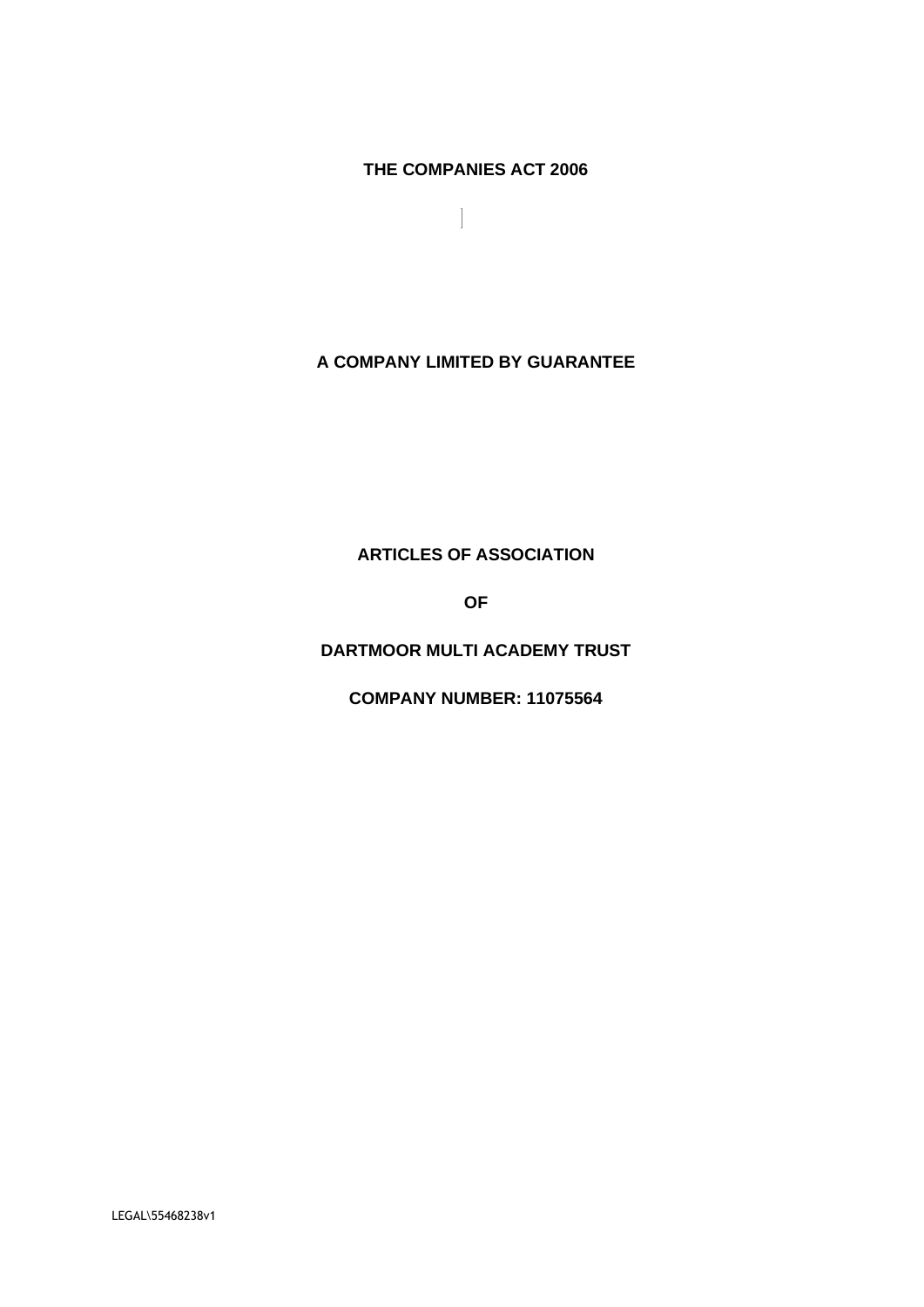## **THE COMPANIES ACT 2006**

#### **COMPANY LIMITED BY GUARANTEE**

#### **ARTICLES OF ASSOCIATION**

**OF**

#### **DARTMOOR MULTI ACADEMY TRUST**

#### **INTERPRETATION**

- 1. In these Articles:-
	- (a) "the Academies" means all the schools and educational institutions referred to in Article 4 and operated by the Company (and "Academy" means any one of those schools or educational institutions);
	- (b) "Academy Financial Year" means the academic year from  $1<sup>st</sup>$  of September to  $31<sup>st</sup>$ of August of the following year;
	- (c) Not used;
	- (d) Not used; $1$
	- (e) "the Articles" means these Articles of Association of the Company (excluding, for the avoidance of doubt, any Scheme of Delegation which may be appended to these Articles or adopted by the Trustees);
	- (f) "Chief Executive Officer" means such person as may be appointed by the Trustees as the Chief Executive Officer of the Company<sup>2</sup>;
	- (g) "clear days" in relation to the period of a notice means the period excluding the day when the notice is given or deemed to be given and the day on which it is to take effect;
	- (h) "Clerk" means the clerk to the Trustees or any other person appointed to perform the duties of the clerk to the Trustees, including a joint, assistant or deputy clerk;

<sup>1</sup> Refer to "Rural Dean" if applicable. If the Area Dean is not to be a Member of the Company (such as is mostly the case for MATS) this definition can be deleted. If only one Area Dean is to be a Member amend the definition to make this clear. If two or more Area Deans are to be Members (one for where the Academy is situated and others for areas that the Academy will serve) amend the definition so as to refer to all Area Deans.

<sup>2</sup> The term "Executive Principal" or "Executive Head" may also be used as applicable.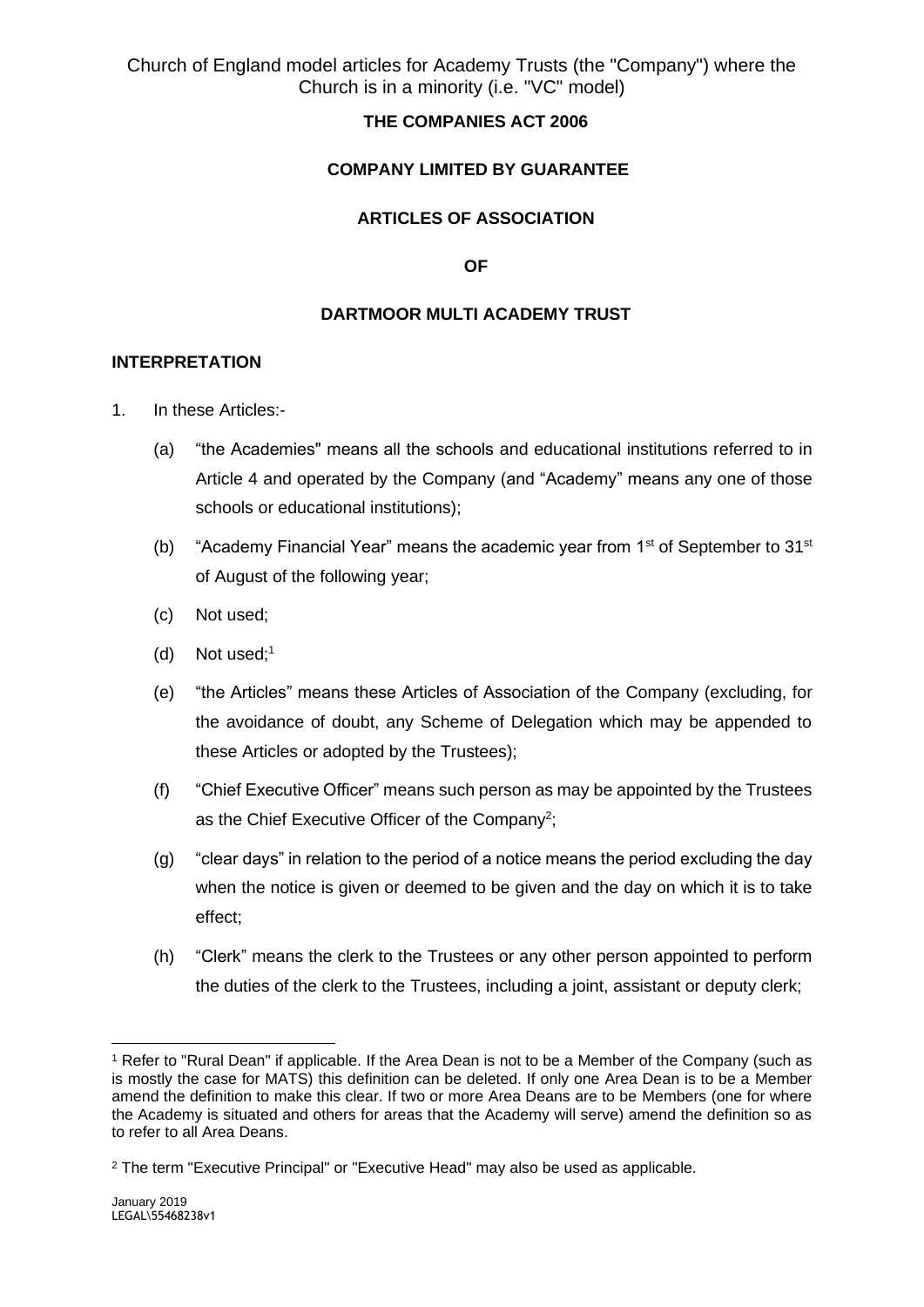- (i) "Company" means, save as otherwise defined at Article 6.9, the company intended to be regulated by these Articles and referred to in Article 2;
- (j) "Diocese" means the Church of England diocese in which any Academy is situated;
- (k) Not used;
- (l) "Diocesan Board of Education" means that body constituted under the Diocesan Boards of Education Measure 1991 for the Diocese and any successor body;
- (m) Not used;
- (n) ''EDEN'' means the Exeter Diocesan Education Network, a company limited by guarantee and with company number 07712752 or any replacement successor institution;
- (o) "Financial Expert" means an individual, company or firm who is authorised to give investment advice under the Financial Services and Markets Act 2000;
- (p) "General Meeting" means a meeting of the Members of the Company convened in accordance with these Articles, and "Annual General Meeting" shall mean the yearly meeting of the Members convened in accordance with these Articles;
- (q) Not used;
- (r) "Local Authority Associated Person" means any person associated (within the meaning given in section 69(5) of the Local Government and Housing Act 1989) with any local authority by which the Company is influenced;
- (s) "Local Governing Bodies" means the committees appointed pursuant to Articles 100-102 and 104 (and "Local Governing Body" means any one of these committees);
- (t) "the Measure" means the Diocesan Boards of Education Measure 1991;
- (u) "Member" means a member of the Company and someone who as such is bound by the undertaking contained in Article 8;
- (v) "the Memorandum" means the Memorandum of Association of the Company;
- (w) "Office" means the registered office of the Company;
- (x) "Parent Trustees" means those Trustees elected or appointed pursuant to Articles 53 – 56 inclusive;
- (y) "Parent Local Governor" means the parent member of a Local Governing Body elected or appointed in accordance with Articles 53-56;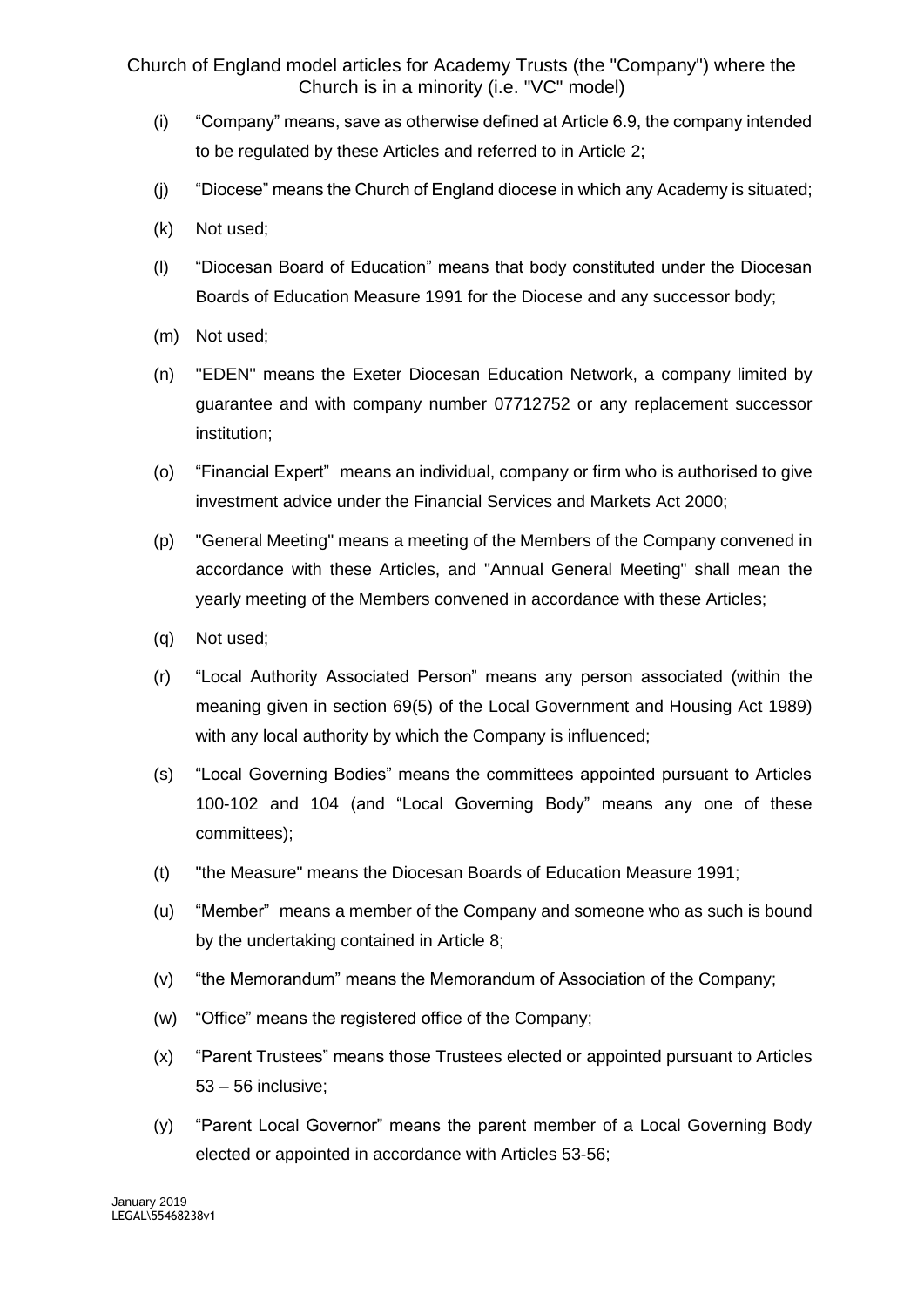- (z) Not used;
- (aa) "Principals" means the head teachers of the Academies (and "Principal" means any one of these head teachers);
- (bb) "Principal Regulator" means the body or person appointed as the Principal Regulator under the Charities Act 2011;
- (cc) "Relevant Funding Agreement" means the agreement or agreements entered into by the Company and the Secretary of State under section 1 of the Academies Act 2010 for the establishment of any Academy, including any variation or supplemental agreements thereof;
- (dd) "Scheme of Delegation" means an instrument by the Trustees delegating such powers and responsibilities of the Trustees as may be appropriate for them to delegate to the Local Governing Bodies consistently with the Objects;
- (ee) "the seal" means the common seal of the Company if it has one;
- (ff) "Secretary of State" means the Secretary of State for Education or their successor;
- (gg) "Site Trustees" means those trustees holding the site of any Academy and providing it to the Company for use and occupation by that Academy;
- (hh) "Teacher" means a person employed under a contract of employment or a contract for services or otherwise engaged to provide his services as a teacher at one or more Academies;
- (ii) "Trustees" means the directors of the Company subject to the definition of this term at Article 6.9(b) in relation to Articles 6.2-6.9;
- (jj) "the United Kingdom" means Great Britain and Northern Ireland;
- (kk) "University of Exeter" means the University of Exeter, a company incorporated by Royal Charter in England and Wales whose registered office is at Northcote House, The Queens Drive, Exeter, Devon, EX4 4QJ (Company No. RC000653);
- (ll) "University of St Mark & St John" means The University of St Mark & St John, a company limited by guarantee in England and Wales whose registered office is at Derriford Road, Derriford, Plymouth PL6 8BH (ompany No. 07635609);
- (mm)words importing the masculine gender only shall include the feminine gender. Words importing the singular number shall include the plural number, and vice versa;

January 2019 LEGAL\55468238v1 (nn) subject as aforesaid, words or expressions contained in these Articles shall, unless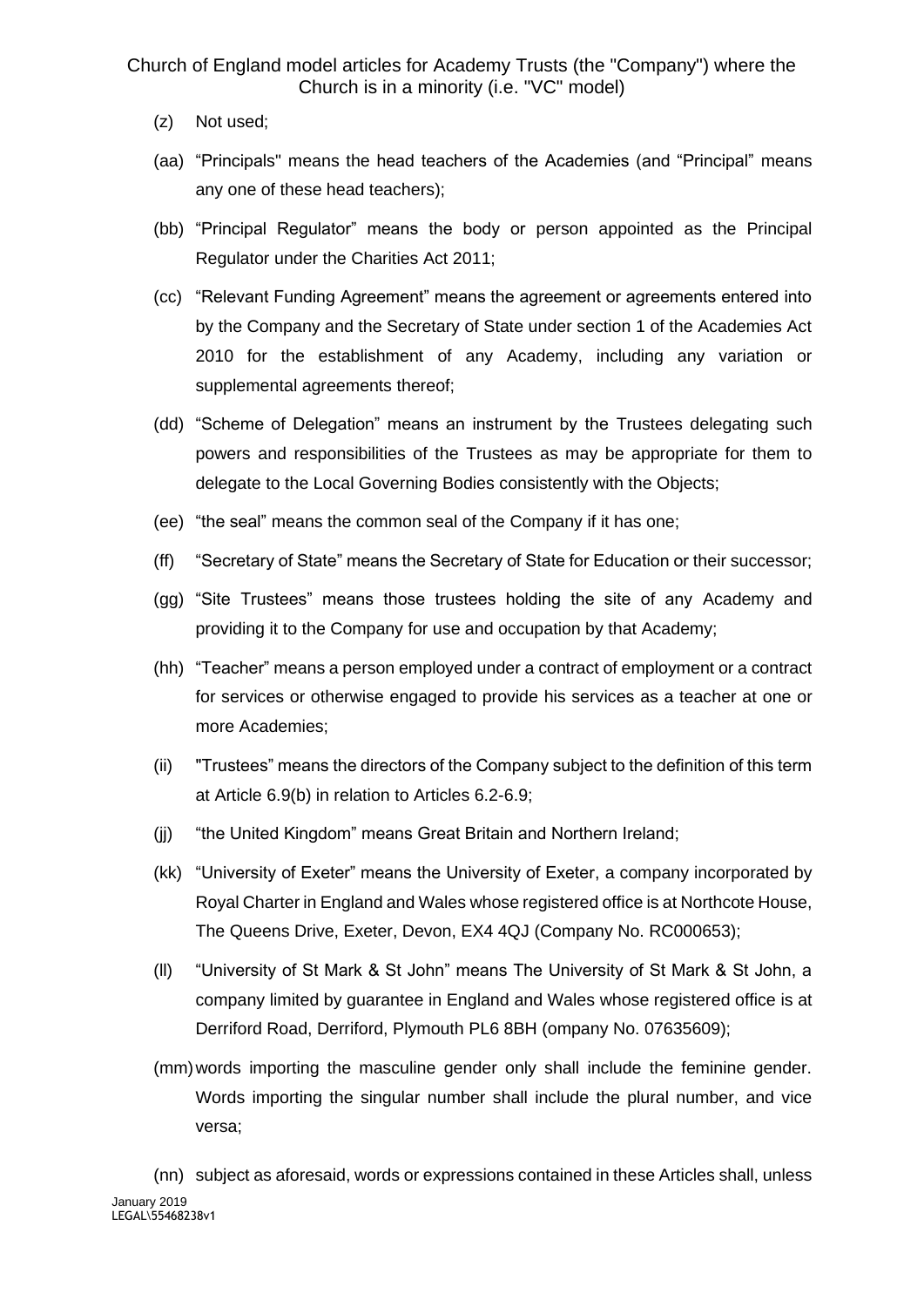> the context requires otherwise, bear the same meaning as in the Companies Act 2006, as appropriate;

- (oo) any reference to a statute or statutory provision or measure shall include any statute or statutory provision or measure which replaces or supersedes such statute or statutory provision or measure including any modification or amendment thereto.
- 2. The company's name is Dartmoor Multi Academy Trust (and in this document it is called "**the Company**").
- 3. The Company's registered office is to be situated in England and Wales.

## **OBJECTS**

4. The Company's objects ("**the Objects**") are specifically restricted to the following:

a) to advance for the public benefit education in the United Kingdom, in particular but without prejudice to the generality of the foregoing by establishing, maintaining, carrying on, managing and developing Academies which shall offer a broad and balanced curriculum and which:

- (i) shall include Church of England Academies ("**Church Academies" and each a "Church Academy"**) designated as such which shall be conducted in accordance with the principles, practices and tenets of the Church of England both generally and in particular in relation to arranging for religious education and daily acts of worship, and
- (ii) may include other Academies whether with or without a designated religious character;

but in relation to each of the Academies to recognise and support their individual ethos, whether or not designated Church of England.

Where an Academy is designated as or recognised<sup>3</sup> as a Church Academy, in relation to the ethos and religious education provided at the Academy the Trustees shall have regard to any advice and follow any directives issued by the Diocesan Board of

January 2019 LEGAL\55468238v1 <sup>3</sup> In order for a school with a religious character to be able to utilise the legislative freedoms that such schools enjoy in relation to the curriculum, admissions and staffing, they must be designated as having a religious character under the provisions of section 69 of the School Standards and Framework Act 1998 .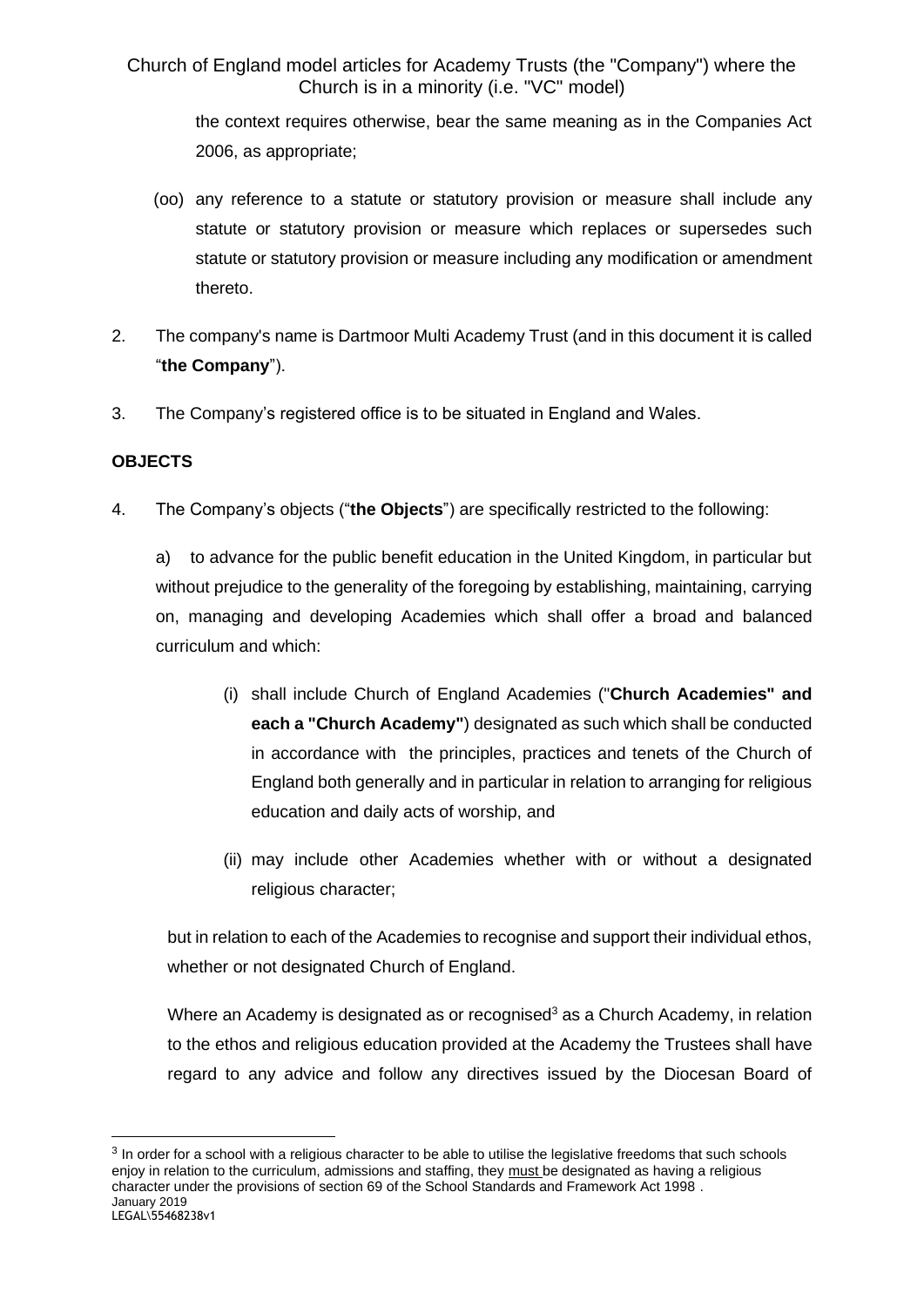Education.

b) In relation to schools falling within Article 4a(ii) only, to promote for the benefit of the inhabitants of Tavistock and the surrounding area the provision of facilities for recreation or other leisure time occupation of individuals who have need of such facilities by reason of their youth, age, infirmity or disablement, financial hardship or social and economic circumstances, or for the public at large in the interests of social welfare and the object of improving the condition of life of the said inhabitants.

## **POWERS**

- 5. In furtherance of the Objects but not further or otherwise the Company may exercise the following powers:
	- (a) to draw, make, accept, endorse, discount, execute and issue promissory notes, bills, cheques and other instruments, and to operate bank accounts in the name of the Company;
	- (b) to raise funds and to invite and receive contributions provided that in raising funds the Company shall not undertake any substantial permanent trading activities and shall conform to any relevant statutory regulations;
	- (c) (subject to such further consents as may be required by law or as may be required from the Site Trustees as landlords/licensors where this is the case) to acquire, alter, improve and charge or otherwise dispose of property;
	- (d) subject to Article 6 below to employ such staff, as are necessary for the proper pursuit of the Objects (including the maintenance of an effective Church of England ethos in relation to Academies falling within Article 4(i)) and to make all reasonable and necessary provision for the payments of pensions and superannuation to staff and their dependants;
	- (e) to establish or support, whether financially or otherwise, any charitable companies, trusts, associations or institutions formed for all or any of the Objects;
	- (f) to co-operate with other charities, other independent and maintained schools, academies and institutions within the further education sector, voluntary bodies and statutory authorities operating in furtherance of the Objects and to exchange information and advice with them;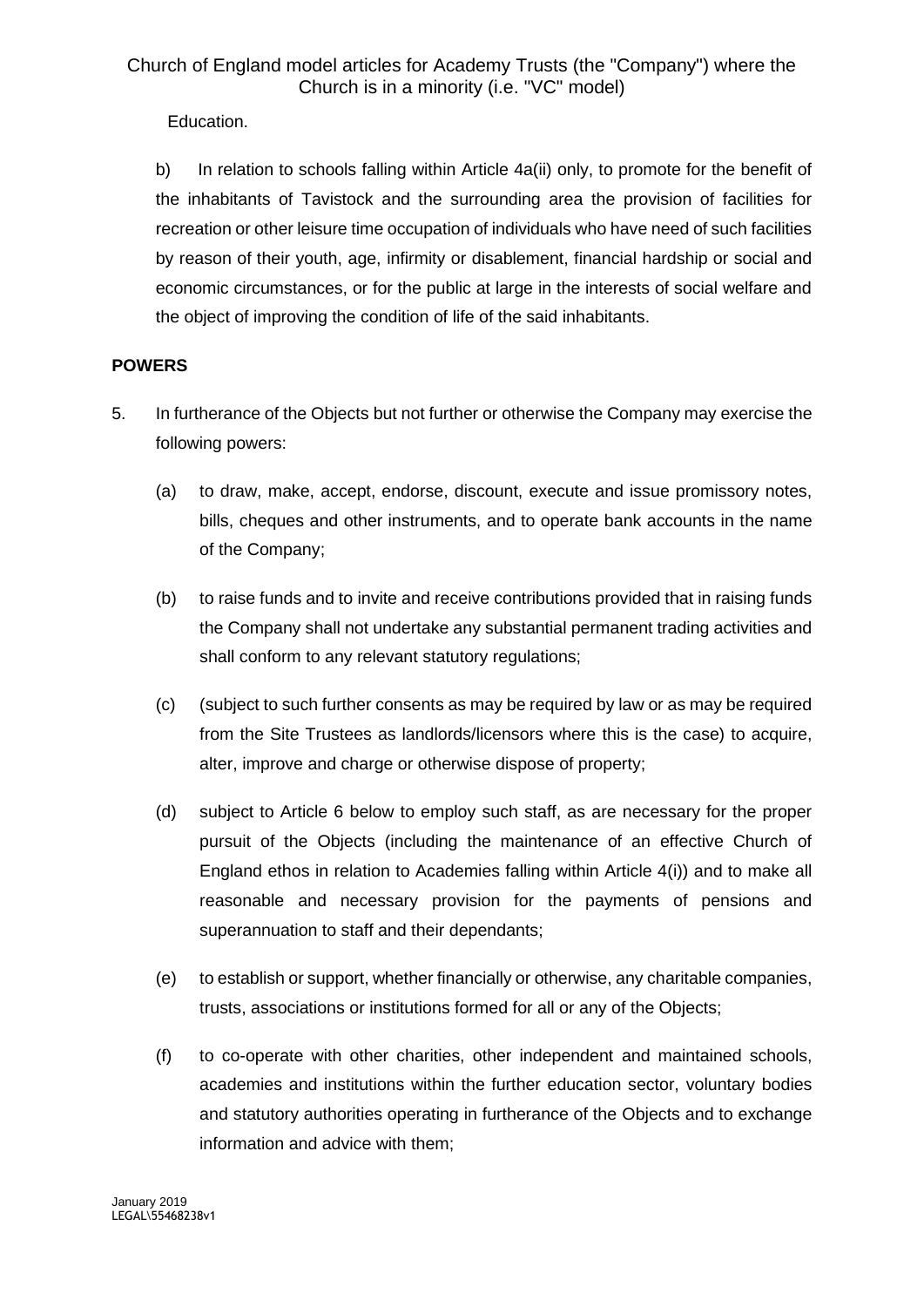- (g) to pay out of funds of the Company the costs, charges and expenses of and incidental to the formation and registration of the Company;
- (h) to establish, maintain, carry on, manage and develop the Academies at locations be determined by the Trustees;
- (i) to offer scholarships, exhibitions, prizes and awards to pupils and to former pupils, and otherwise to encourage and assist the educational attainment of pupils and former pupils*;*
- (j) to provide educational facilities and services to students of all ages and the wider community for the public benefit;
- (k) to carry out research into the development and application of new techniques in education and to their approach to curriculum development and delivery and to publish the results of such research, and to develop means of benefiting from application of the experience of industry, commerce, other schools, educational institutions and the voluntary sector to the education of pupils and students in academies;
- (l) subject to such consents as may be required from the Site Trustees or otherwise required by law and/or by any contract entered into by or on behalf of the Company, to borrow and raise money for the furtherance of the Objects in such manner and on such security as the Company may think fit;
- (m) to deposit or invest any funds of the Company not immediately required for the furtherance of its Objects (but to invest only after obtaining such advice from a Financial Expert as the Trustees consider necessary and having regard to the suitability of investments and the need for diversification);
- (n) to delegate the management of investments to a Financial Expert, but only on terms that:
	- (i) the investment policy is set down in writing for the Financial Expert by the Trustees;
	- (ii) every transaction is reported promptly to the Trustees;
	- (iii) the performance of the investments is reviewed regularly with the Trustees;
	- (iv) the Trustees are entitled to cancel the delegation arrangement at any time;
	- (v) the investment policy and the delegation arrangement are reviewed at least once a year;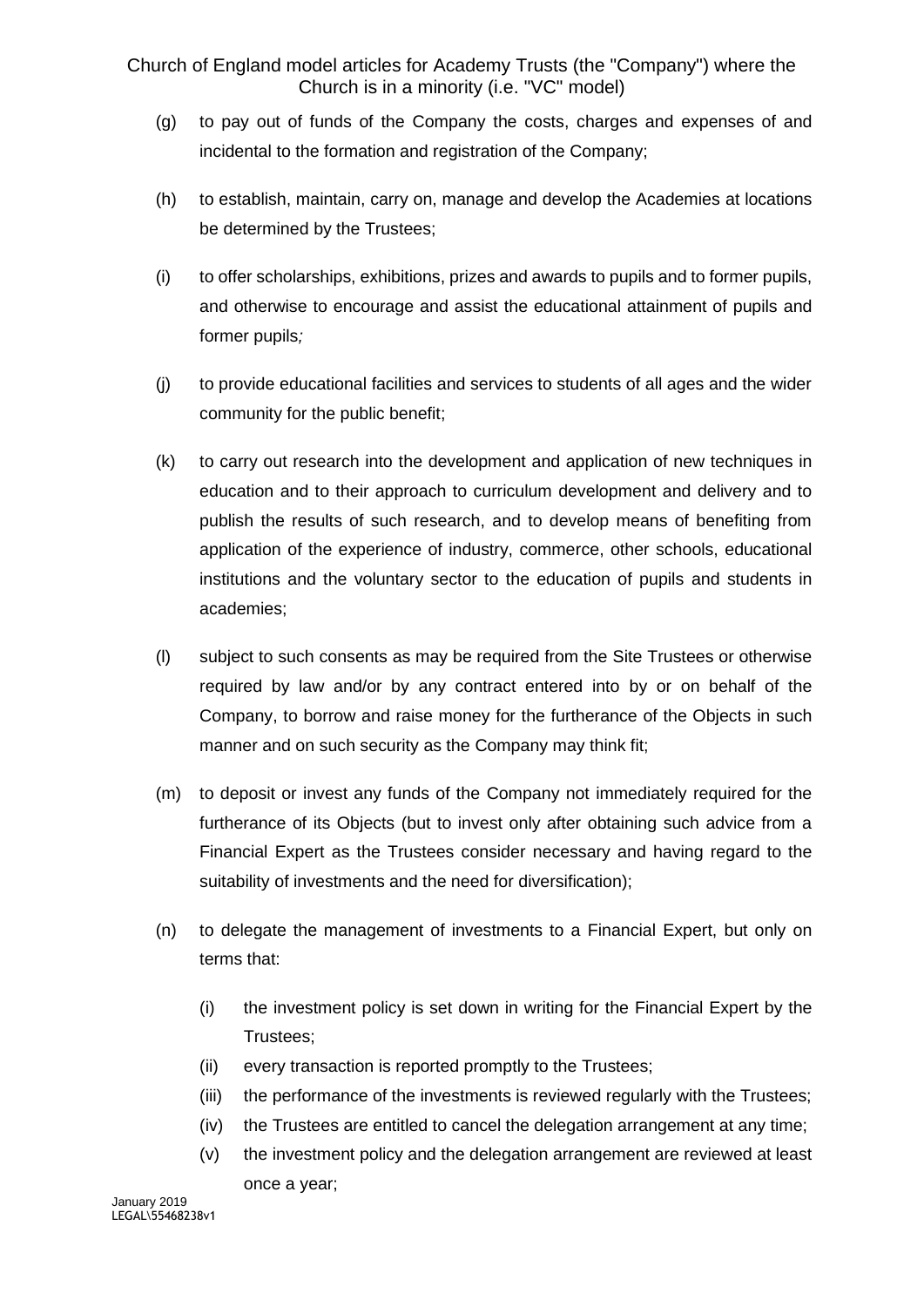- (vi) all payments due to the financial expert are on a scale or at a level which is agreed in advance and are notified promptly to the Trustees on receipt; and
- (vii) the Financial Expert must not do anything outside the powers of the Trustees;
- (o) to arrange for investments or other property of the Company to be held in the name of a nominee company acting under the control of the Trustees or of a Financial Expert acting under their instructions, and to pay any reasonable fee required;
- $(p)$  to provide indemnity arrangements<sup>4</sup> to Trustees, Site Trustees and the members of Local Governing Bodies in accordance with, and subject to the conditions of section 232 to 235 of the Companies Act 2006, section 189 of the Charities Act 2011 or any other provision of law applicable to charitable companies and any such indemnity is limited accordingly;
- (q) subject in respect of any use of their property to such consents as may be required from the Site Trustees and to any terms and conditions the Site Trustees may require to establish subsidiary companies to carry on any trade or business for the purpose of raising funds for the Company<sup>5</sup>;<sup>6</sup>;
- (r) to discharge any liability necessarily incurred by the Site Trustees to further the purposes of the Company; and
- (s) to do all such other lawful things as are necessary for or are incidental to or conducive to the achievement of the Objects and appropriate to the religious character of any Academy including entering into any protocol, arrangement or agreement with the Diocesan Board of Education in relation to the exercise of powers and discharge of functions under the Measure.

## **APPLICATION OF INCOME AND PROPERTY**

6.1 The income and property of the Company shall be applied solely towards the promotion

<sup>4</sup> Reference to 'indemnity arrangements' rather than 'insurance' is, in the Department's opinion, broad enough to also capture policies of insurance. It is for the Company to decide whether to avail itself of any available arrangements with the Secretary of State, and utilisation of the RPA will always be optional.

<sup>5</sup> The consent and involvement of the Site Trustees will be required if such trade or business is to be carried out on the Site Trustees' land and the Site Trustees shall be entitled to impose such terms and conditions as they see fit in relation to such use of the land. Alternatively the Site Trustees may wish to establish their own trading company for these purposes.

<sup>&</sup>lt;sup>6</sup> This provision is to ensure that the company cannot use Site Trustee land without gaining Site Trustees' consent in advance.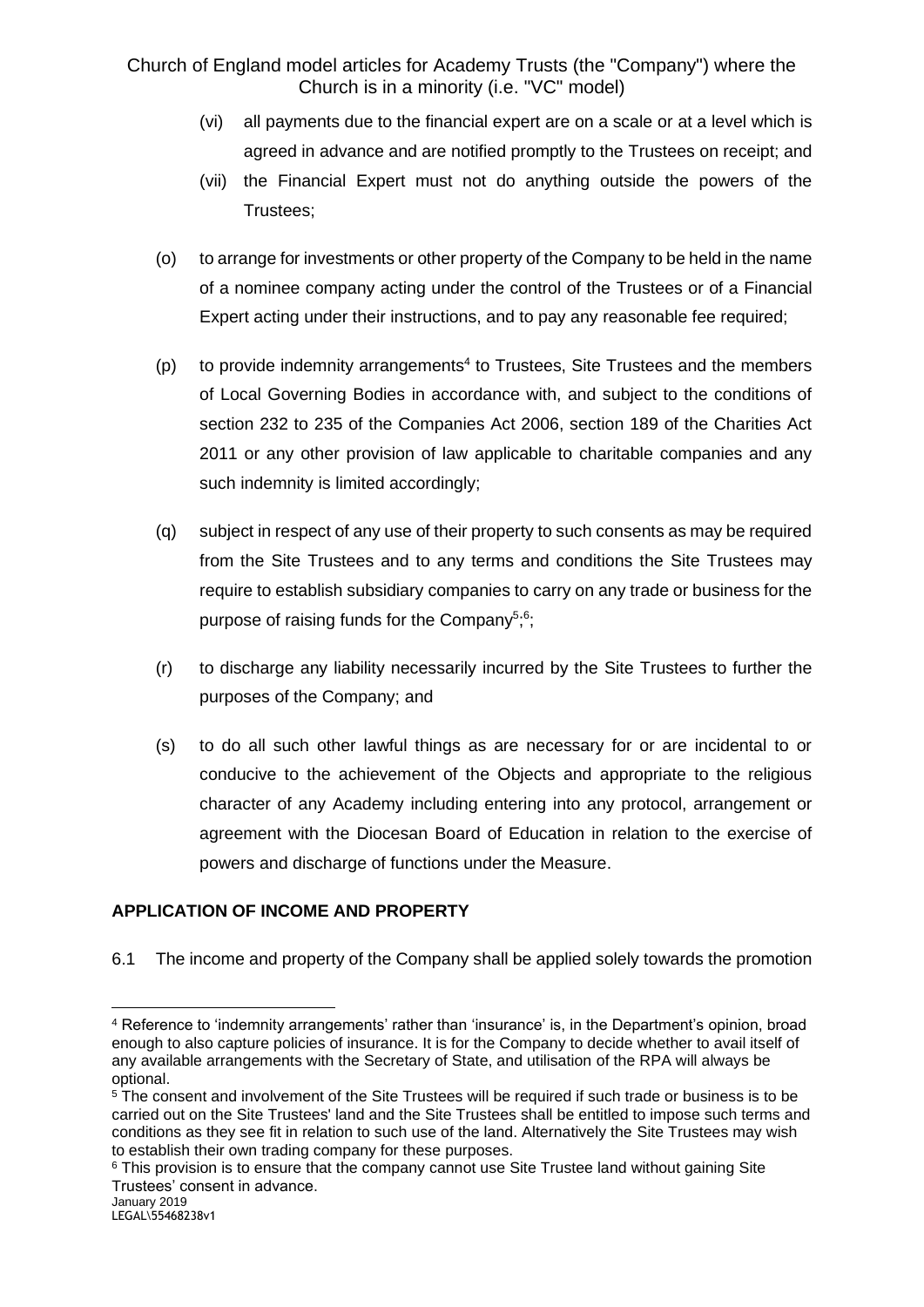of the Objects.

## **MEMBERS' BENEFITS AND CONFLICTS OF INTEREST**

- 6.2 None of the income or property of the Company may be paid or transferred directly or indirectly by way of dividend bonus or otherwise by way of profit to any member of the Company. Nonetheless a Member of the Company who is not also a Trustee may:
	- (a) benefit as a beneficiary of the Company;
	- (b) be paid reasonable and proper remuneration for any goods or services supplied to the Company;
	- (c) be paid rent for premises let by the Member of the Company if the amount of the rent and other terms of the letting are reasonable and proper; and
	- (d) be paid interest on money lent to the Company at a reasonable and proper rate, such rate not to exceed 2 per cent per annum below the base lending rate of a UK clearing bank selected by the Trustees, or 0.5%, whichever is the higher.
- 6.2A The Trustees may only rely upon the authority provided by Article 6.2 to allow a benefit to a Member if each of the following conditions is satisfied:
	- (a) the remuneration or other sums paid to the Member do not exceed an amount that is reasonable in all the circumstances; and
	- (b) the Trustees are satisfied that it is in the interests of the Company to contract with that Member rather than with someone who is not a Member. In reaching that decision the Trustees must balance the advantage of contracting with a Member against the disadvantages of doing so; and
	- (c) the reason for their decision is recorded by the Trustees in the minute book. 7

# **TRUSTEES' AND SITE TRUSTEES' INDEMNITY**

January 2019 LEGAL\55468238v1  $7$  This wording largely replicates the procedure for authorising a benefit to Trustees as set out in Article 6.8. Whilst the procedure for authorising a benefit to Trustees is also subject to a statutory framework under the Companies Act 2006, which is not applicable to Members, the Department nonetheless recommends that, in order to aid transparency and ensure good financial governance, Members' benefits must also be authorised by the Directors.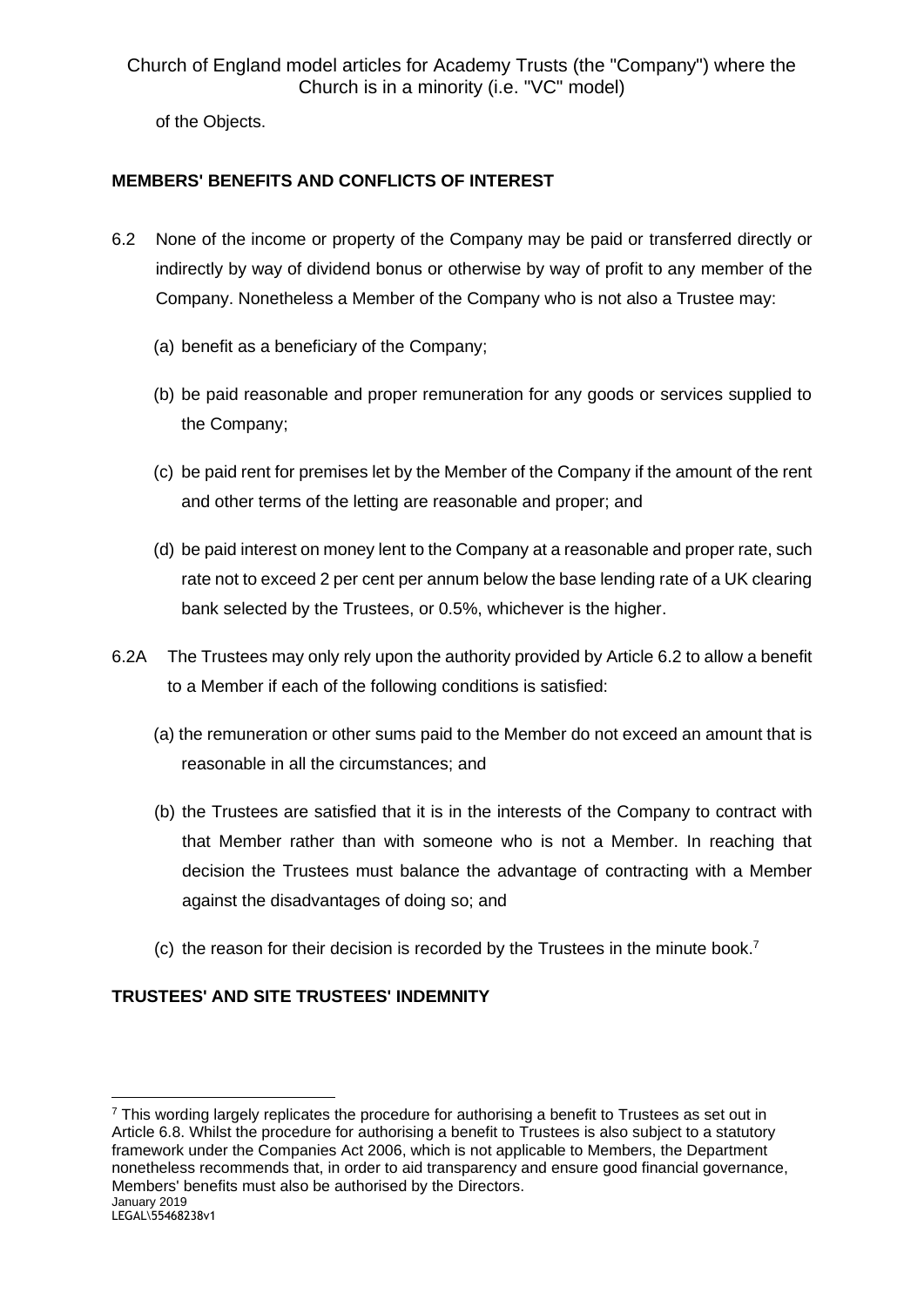- 6.3 A Trustee and a Site Trustee<sup>8</sup> may benefit from any indemnity arrangement purchased at the Company's expense, or any arrangement so agreed with the Secretary of State to cover the liability of the Trustees and the Site Trustees which by virtue of any rule of law would otherwise attach to them in respect of any negligence, default or breach of trust or breach of duty of which they may be guilty in relation to the Company or to any trust of any Academy site: provided that any such arrangement shall not extend to:
	- (i) any claim arising from any act or omission which Trustees or Site Trustees (or any of them) knew to be a breach of trust (including a breach of any trust relating to any Academy site) or breach of duty or which was committed by the Trustees or Site Trustees (or any of them) in reckless disregard to whether it was a breach of trust or breach of duty or not; and
	- (ii) the costs of any unsuccessful defence to a criminal prosecution brought against the Trustees or Site Trustees (or any of them) in their capacity as directors of the Company or as Site Trustees of any Academy site.

Further, this Article does not authorise a Trustee or Site Trustee to benefit from any indemnity arrangements that would be rendered void by any provision of the Companies Act 2006, the Charities Act 2011 or any other provision of law.

# **TRUSTEES' BENEFITS AND CONFLICTS OF INTEREST**

- 6.4 A public company, which has shares listed on a recognised stock exchange and of which any one Trustee holds no more than 1% of the issued capital of that company, may receive fees, remuneration or other benefit in money or money's worth from the Company.
- 6.5 A Trustee may at the discretion of the Trustees be reimbursed from the property of the Company for reasonable expenses properly incurred by him or her when acting on behalf of the Company, but excluding expenses in connection with foreign travel.
- 6.6 No Trustee may:
	- (a) buy any goods or services from the Company;

January 2019 LEGAL\55468238v1 <sup>8</sup> The Site Trustees can be covered and their reasonable and justified costs met by the Company to the extent that it is in the interest of the Company to do so, for example, to indemnify Site Trustees from any liabilities or costs that may arise due to the occupation use or development of the site by the Company. Contractual terms in the Church Supplemental Agreement or other documentation may well require such an indemnity or such costs to be met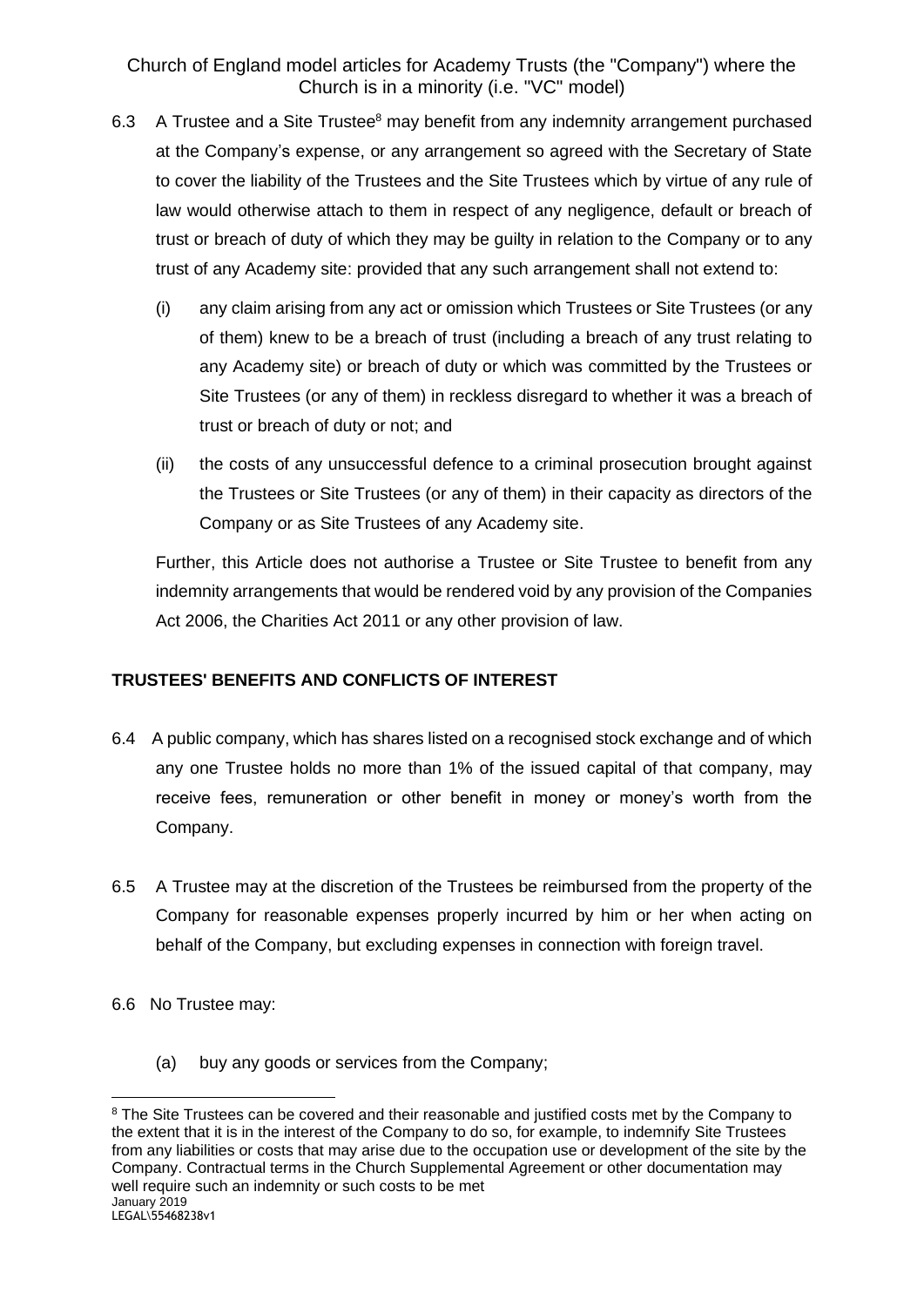- (b) sell goods, services, or any interest in land to the Company;
- (c) be employed by, or receive any remuneration from the Company (other than the Chief Executive Officer (to the extent that he is a Trustee) whose employment and/or remuneration is subject to the procedure and conditions in Article 6.8); or
- (d) receive any other financial benefit from the Company: unless:
	- (i) the payment is permitted by Article 6.7 and the Trustees follow the procedure and observe the conditions set out in Article 6.8; or
	- (ii) the Trustees obtain the prior written approval of the Charity Commission and fully comply with any procedures it prescribes.
- 6.7 Subject to Article 6.8, a Trustee may:
	- (a) receive a benefit from the Company in the capacity of a beneficiary of the Company;
	- (b) be employed by the Company or enter into a contract for the supply of goods or services to the Company, other than for acting as a Trustee;
	- (c) receive interest on money lent to the Company at a reasonable and proper rate not exceeding 2% per annum below the base rate of a clearing bank to be selected by the Trustees, or 0.5%, whichever is the higher; and
	- (d) receive rent for premises let by the Trustee to the Company if the amount of the rent and the other terms of the lease are reasonable and proper.
- 6.8 The Company and its Trustees may only rely upon the authority provided by Article 6.7 if each of the following conditions is satisfied:
	- (a) the remuneration or other sums paid to the Trustee do not exceed an amount that is reasonable in all the circumstances; and
	- (b) the Trustee is absent from the part of any meeting at which there is discussion of:
		- (i) his or her employment, remuneration, or any matter concerning the contract, payment or benefit; or
- January 2019 LEGAL\55468238v1 (ii) his or her performance in the employment, or his or her performance of the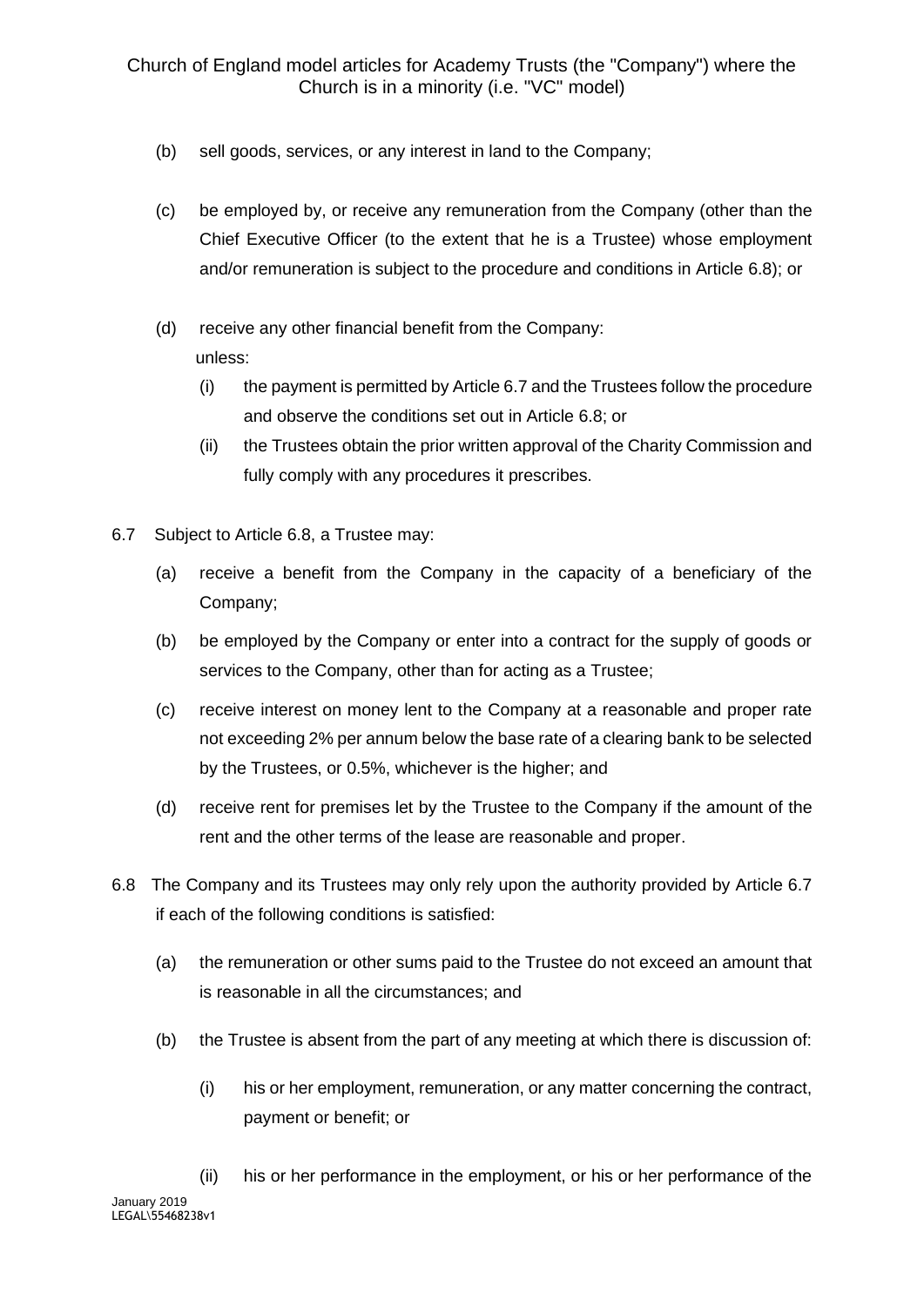contract; or

- (iii) any proposal to enter into any other contract or arrangement with him or her or to confer any benefit upon him or her that would be permitted under Article 6.7; or
- (iv) any other matter relating to a payment or the conferring of any benefit permitted by Article 6.7; and
- (c) the Trustee does not vote on any such matter and is not to be counted when calculating whether a quorum of Trustees is present at the meeting; and
- (d) in relation to proposed contracts for employment or services (except, where the Chief Executive Officer is a Trustee, the principal employment contract or contract for services under which he is employed or engaged by the Company), the other Trustees are satisfied that it is in the interests of the Company to employ or to contract with that Trustee rather than with someone who is not a Trustee. In reaching that decision the Trustees must balance the advantage of employing a Trustee against the disadvantages of doing so (especially the loss of the Trustee's services as a result of dealing with the Trustee's conflict of interest); and
- (e) the reason for their decision is recorded by the Trustees in the minute book; and
- (f) a majority of the Trustees then in office have received no such payments or benefit.
- 6.8A The provision in Article 6.6(c) that no Trustee may be employed by or receive any remuneration from the Company (other than the Chief Executive Officer to the extent he is a Trustee) does not apply to an employee of the Company who is subsequently elected or appointed as a Trustee save that this Article shall only allow such a Trustee to receive remuneration or benefit from the Company in his capacity as an employee of the Company and provided that the procedure as set out in Articles 6.8(b) and 6.8 (c) is followed.
- 6.9 In Articles 6.2 6.9:
	- (a) "company" shall include any company in which the Company:
		- holds more than 50% of the shares; or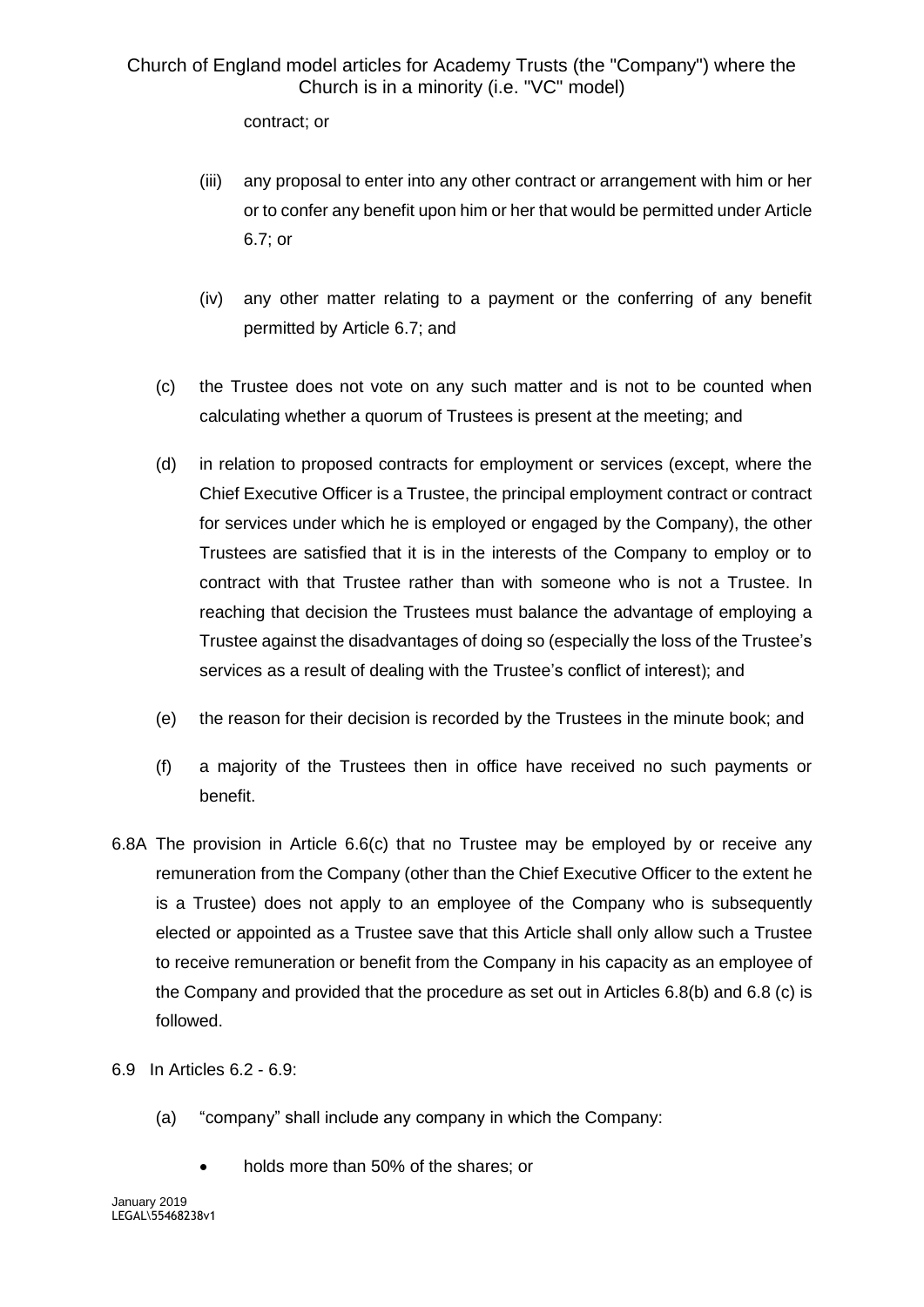- controls more than 50% of the voting rights attached to the shares; or
- has the right to appoint one or more directors to the board of the company;
- (b) "Trustee" shall include any child, stepchild, parent, grandchild, grandparent, brother, sister or spouse of the Trustee or any person living with the Trustee as his or her partner; and
- (c) the employment or remuneration of a Trustee includes the engagement or remuneration of any firm or company in which the Trustee is:
	- (i) a partner;
	- (ii) an employee;
	- (iii) a consultant;
	- (iv) a director;
	- (v) a member; or
	- (vi) a shareholder, unless the shares of the company are listed on a recognised stock exchange and the Trustee holds less than 1% of the issued capital.

#### **LIMITED LIABILITY OF MEMBERS**

7. The liability of the Members of the Company is limited.

#### **DISSOLUTION AND WINDING UP**

- 8. Every Member of the Company undertakes to contribute such amount as may be required (not exceeding £10) to the Company's assets if it should be wound up while he is a Member or within one year after he ceases to be a Member, for payment of the Company's debts and liabilities before he ceases to be a Member, and of the costs, charges and expenses of winding up, and for the adjustment of the rights of the contributories among themselves.
- 9. If the Company is wound up or dissolved and after all its debts and liabilities (including any under section 2 of the Academies Act 2010) have been satisfied there remains any property it shall not be paid to or distributed among the Members of the Company (except for a Member which is itself a charity fulfilling the criteria set out below), but shall be given or transferred to some other charity or charities having objects similar to the Objects which prohibits the distribution of its or their income and property to an extent at least as great as is imposed on the Company by Article 6 above, chosen by the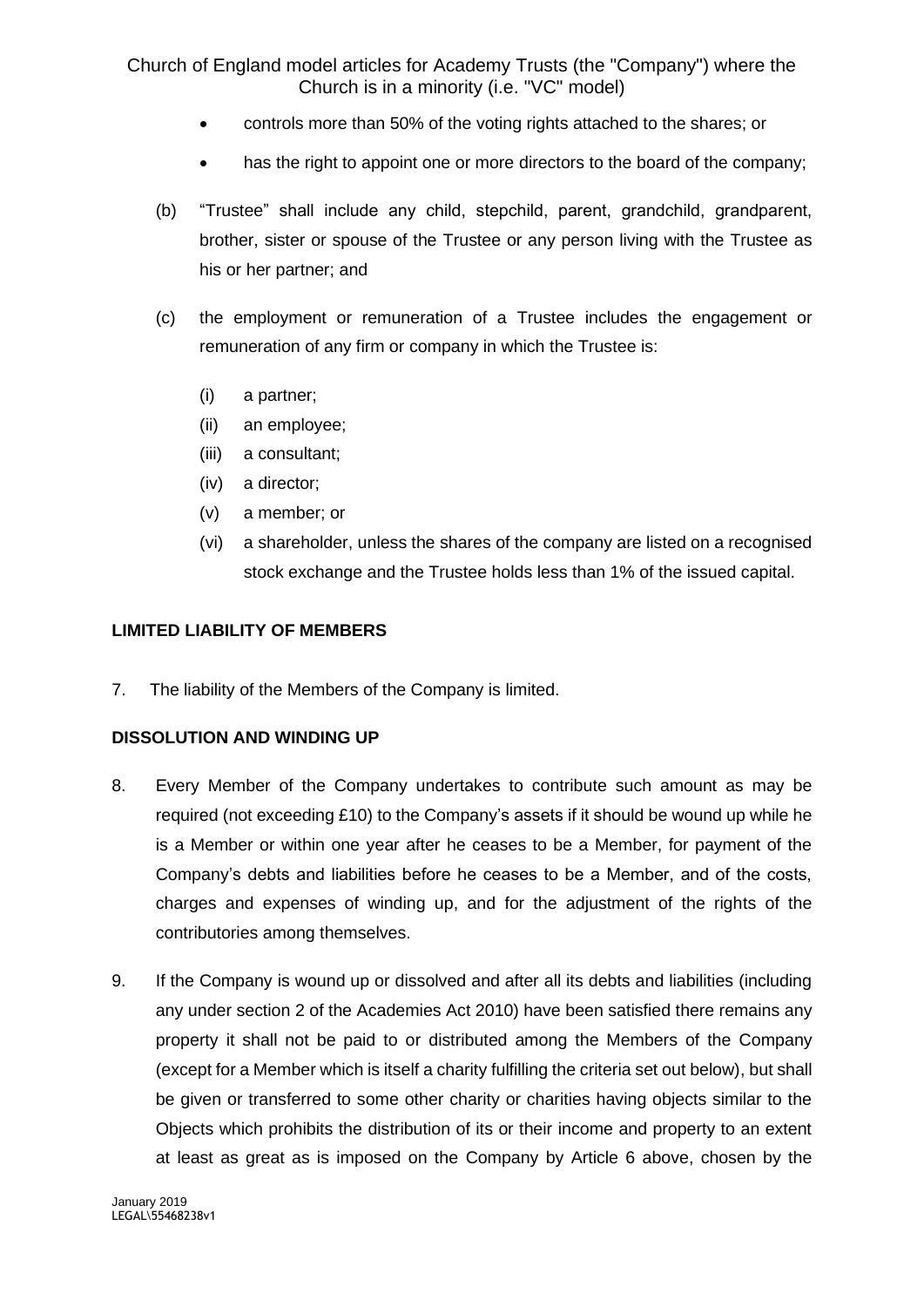Members of the Company at or before the time of dissolution and if that cannot be done then to some other charitable object.

## **AMENDMENTS TO MEMORANDUM AND ARTICLES**

- 10. No alteration or addition shall be made to or in the provisions of the Memorandum and/or Articles without the written consent of the Diocesan $9$  Board of Education. No alteration or addition to these Articles which would or is likely to affect the governance or Church of England ethos of any Church Academy shall be made without the written consent of the Site Trustees of the relevant Church Academy or Academies.
- 11. No alteration or addition shall be made to or in the provisions of the Articles which would have the effect (a) that the Company would cease to be a company to which section 60 of the Companies Act 2006 applies; or (b) that the Company would cease to be a charity; or (c) that it might weaken the maintenance of the ethos (whether Church of England or otherwise) at the Academies.

## **MEMBERS<sup>10</sup>**

- 12. The Members of the Company shall comprise:
	- (a) the EDEN acting corporately by hand of its Trustees;
	- (b) the University of St Mark & St John acting corporately by hand of its Trustees;
	- (c) the University of Exeter acting corporately by hand of its Trustees; and
	- (d) any person appointed under Article 15A or 16B,

provided that at any time the minimum number of Members shall not be less than three.

- 12A. An employee of the Company cannot be a Member of the Company.
- 13. Each person entitled to appoint Members in Article 12 shall have the right from time to time by written notice delivered to the Office to remove any Member appointed by them and to appoint a replacement Member to fill a vacancy whether resulting from such

<sup>&</sup>lt;sup>9</sup> The requirement for the consent of the Site Trustees and the Diocesan Corporate Member corresponds to the requirement for maintained schools that the consent of these bodies be obtained prior to a change to the Instrument of Government under the Schools Governance (Constitution) (England) Regulations 2007.

January 2019 LEGAL\55468238v1 <sup>10</sup> The Department recommends that Academy Trust companies should have at least five members but this is not a legal requirement.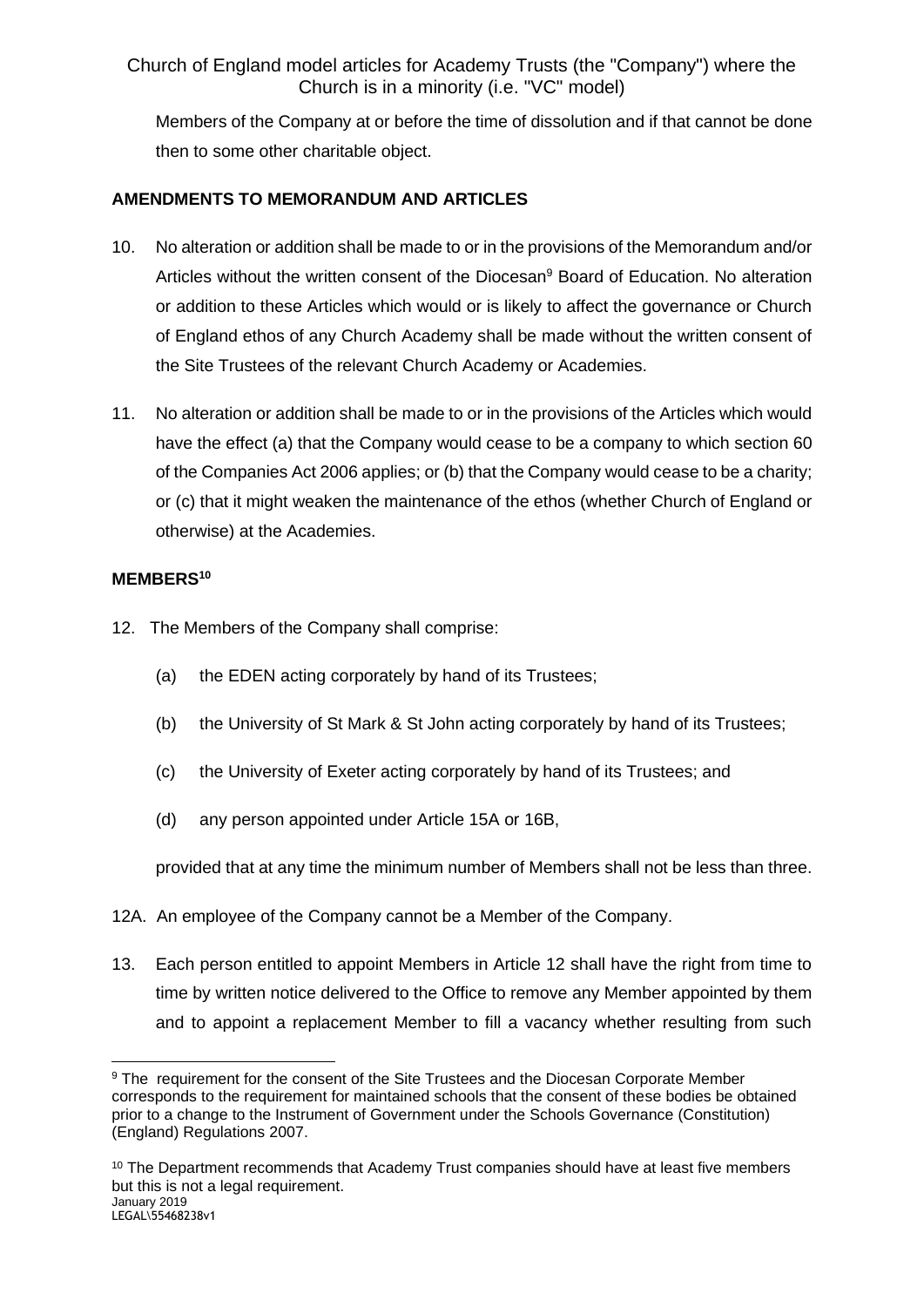removal or otherwise.

- 14. If any of the persons entitled to appoint Members in Article 12:
	- (a) in the case of an individual, die or become legally incapacitated;
	- (b) in the case of a corporate entity, cease to exist and are not replaced by a successor institution;
	- (c) becomes insolvent or makes any arrangement or composition with their creditors generally; or
	- (d) ceases to themselves be a Member,

their right to appoint Members under these Articles shall vest in the remaining Members.

- 15. Membership will terminate automatically if:
	- (a) a Member (which is a corporate entity) ceases to exist and is not replaced by a successor institution;
	- (b) a Member (who is an individual) dies or becomes incapable by reason of illness or injury of managing and administering his or her own affairs; or
	- (c) a Member becomes insolvent or makes any arrangement or composition with that Member's creditors generally.
- 15A. The Members with the written consent of the Diocesan Board of Education may agree by passing a special resolution to appoint such additional Members as they think fit provided that the total number of Members appointed to represent the Church of England does not exceed 25% of the total number of Members.
- 16. In addition to their rights under to Article 13 and subject to the requirements of the Relevant Funding Agreement, the Members with the written consent of the EDEN may agree by passing a special resolution to remove any such additional Members appointed under Article 15A. The Member whose proposed removal is the subject of the resolution shall not be entitled to vote on that resolution.
- 16A. Upon the resignation or removal of any member (including a signatory to the Memorandum) other than the EDEN the Members shall appoint by majority a replacement Member if required to ensure that the number of Members appointed to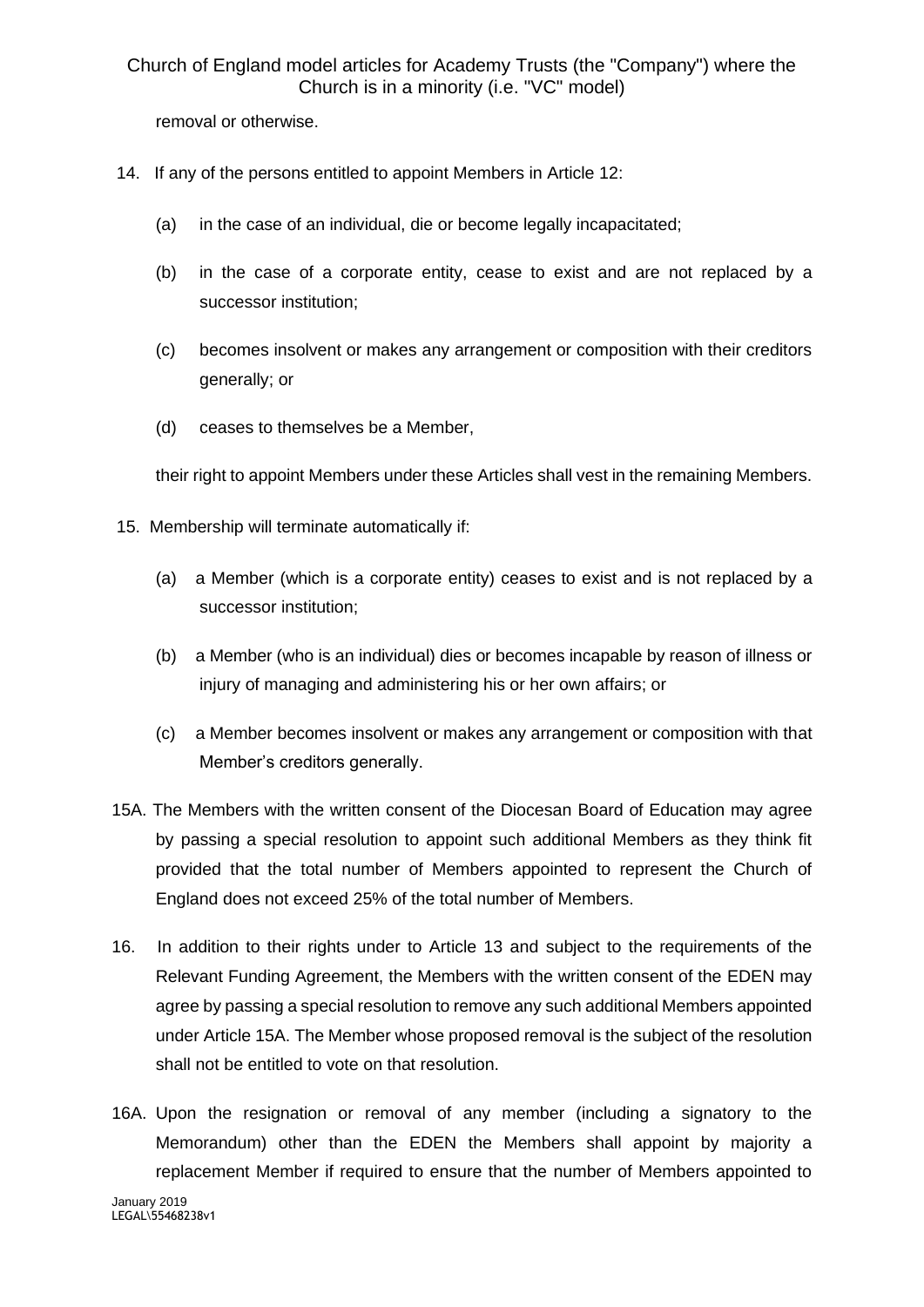represent the interests of the Church of England shall not exceed 25% of the total number of Members.

- 16B. If the number of Members appointed to represent the interests of the Church of England is less than 25% of the total number of Members EDEN may appoint additional Members provided that the total proportion of Members appointed to represent the interests of the Church of England does not exceed 25% of the total number of Members.
- 16C. In exercising their rights under these Articles and the Companies Act 2006, the Members shall not do anything or take any action which would cause the Company to contravene its Objects.
- 17. Every person nominated to be a Member of the Company shall sign a written consent to become a Member or sign the register of Members on becoming a Member<sup>11</sup>.
- 18. Any individual (but not corporate) Member may resign provided that after such resignation the number of Members is not less than three. A Member shall cease to be one immediately on the receipt by the Company of a notice in writing signed by the person or persons entitled to remove him under Articles 13 or 16 provided that no such notice shall take effect when the number of Members is less than three unless it contains or is accompanied by the appointment of a replacement Member.
- 18A. EDEN is not precluded by its membership of the Company from taking any action or exercising any function it has as Diocesan Board of Education under the Measure when granted such authority by the Diocesan Board of Education.

## **MEMBERS' MEETINGS: ANNUAL GENERAL MEETINGS AND GENERAL MEETINGS**

19. The Company shall hold an Annual General Meeting each Academy Financial year in addition to any other meetings in that year, and shall specify the meeting as such in the notices calling it; and not more than fifteen months shall elapse between the date of one Annual General Meeting of the Company and that of the next. Provided that so long as the Company holds its first Annual General Meeting within eighteen months of its incorporation, it need not hold it in the year of its incorporation or in the following year. The Annual General Meeting shall be held at such time and place as the Trustees shall appoint. All meetings of the Members other than Annual General Meetings shall be

January 2019 LEGAL\55468238v1 <sup>11</sup> It is a requirement of company law that the Company maintains a register of Members and a register of directors at all times.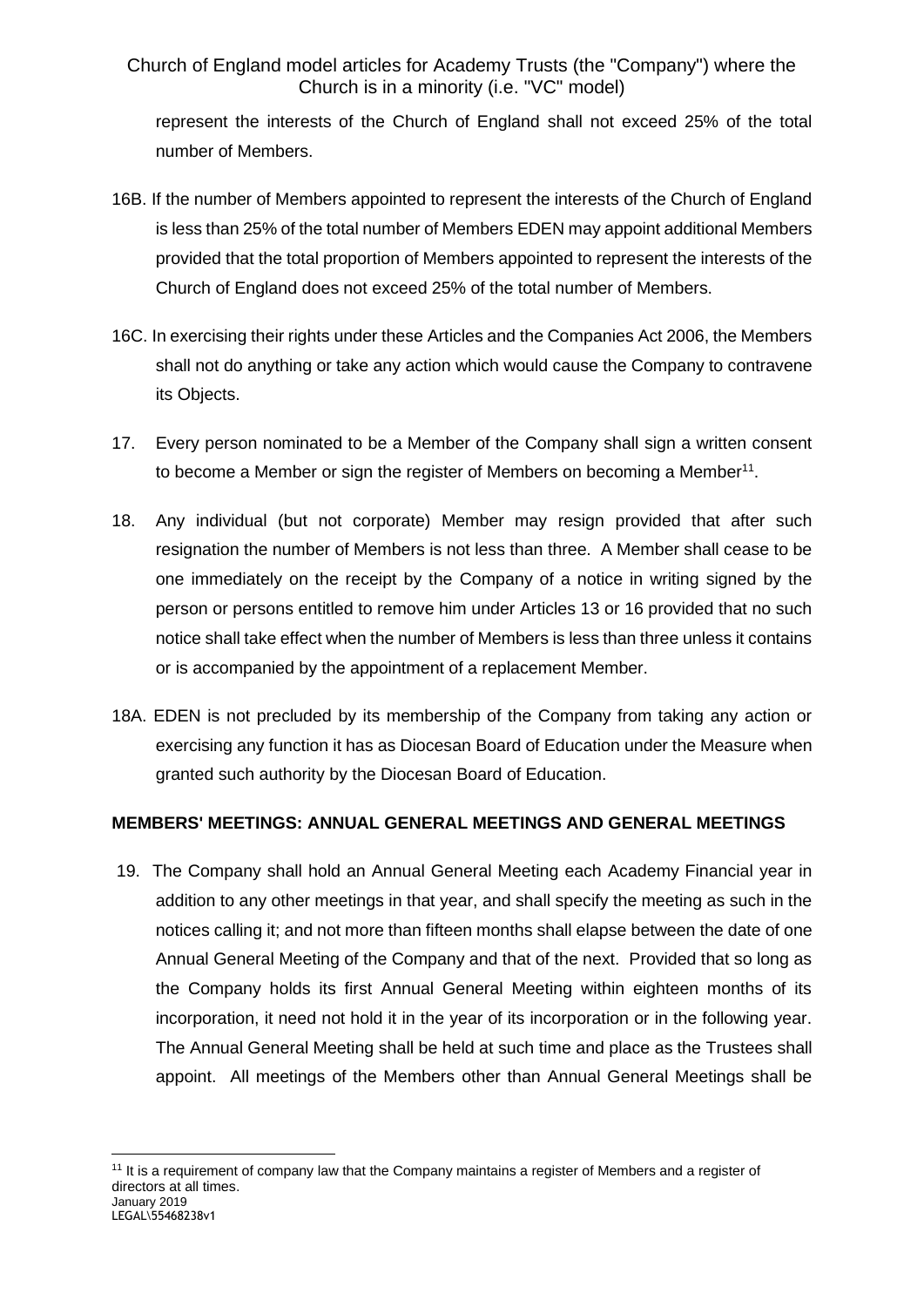called General Meetings.

20. The Trustees may call General Meetings and, on the requisition of Members pursuant to the provisions of the Companies Act 2006, shall forthwith proceed to convene a General Meeting in accordance with that Act. If there are not within the United Kingdom sufficient Trustees to call a General Meeting, any Trustee or any Member of the Company may call a General Meeting.

## **NOTICE OF GENERAL MEETINGS**

- 21. General Meetings shall be called by at least fourteen clear days' notice but a General Meeting may be called by shorter notice if it is so agreed by a majority in number of Members having a right to attend and vote and together representing not less than 90% of the total voting rights at that meeting.
- 21A. The notice shall specify the time and place of the meeting and the general nature of the business to be transacted and, in the case of an Annual General Meeting, shall specify the meeting as such. The notice shall also state that the Member is entitled to appoint a proxy. The notice shall be given to all the Members, all Trustees and the auditors.
- 22. The accidental omission to give notice of a meeting to, or the non-receipt of notice of a meeting by, any person entitled to receive notice shall not invalidate the proceedings at that meeting.

## **PROCEEDINGS AT GENERAL MEETINGS**

- 23. No business shall be transacted at any meeting unless a quorum is present. A Member counts towards the quorum by being present either in person or by proxy. Two persons entitled to vote upon the business to be transacted, each being a Member or a proxy of a Member or a duly authorised representative of a corporate Member shall constitute a quorum.
- 23A. A person may attend a General Meeting by telephone or by any suitable electronic means by which all those participating in the meeting are able to communicate with all other participants.
- 23B. A person so participating by telephone or other communication shall be deemed to be present in person at the meeting and shall be counted in a quorum and entitled to vote. A meeting shall be deemed to take place where the largest group of those participating is assembled or, if there is no group which is larger than any other group, where the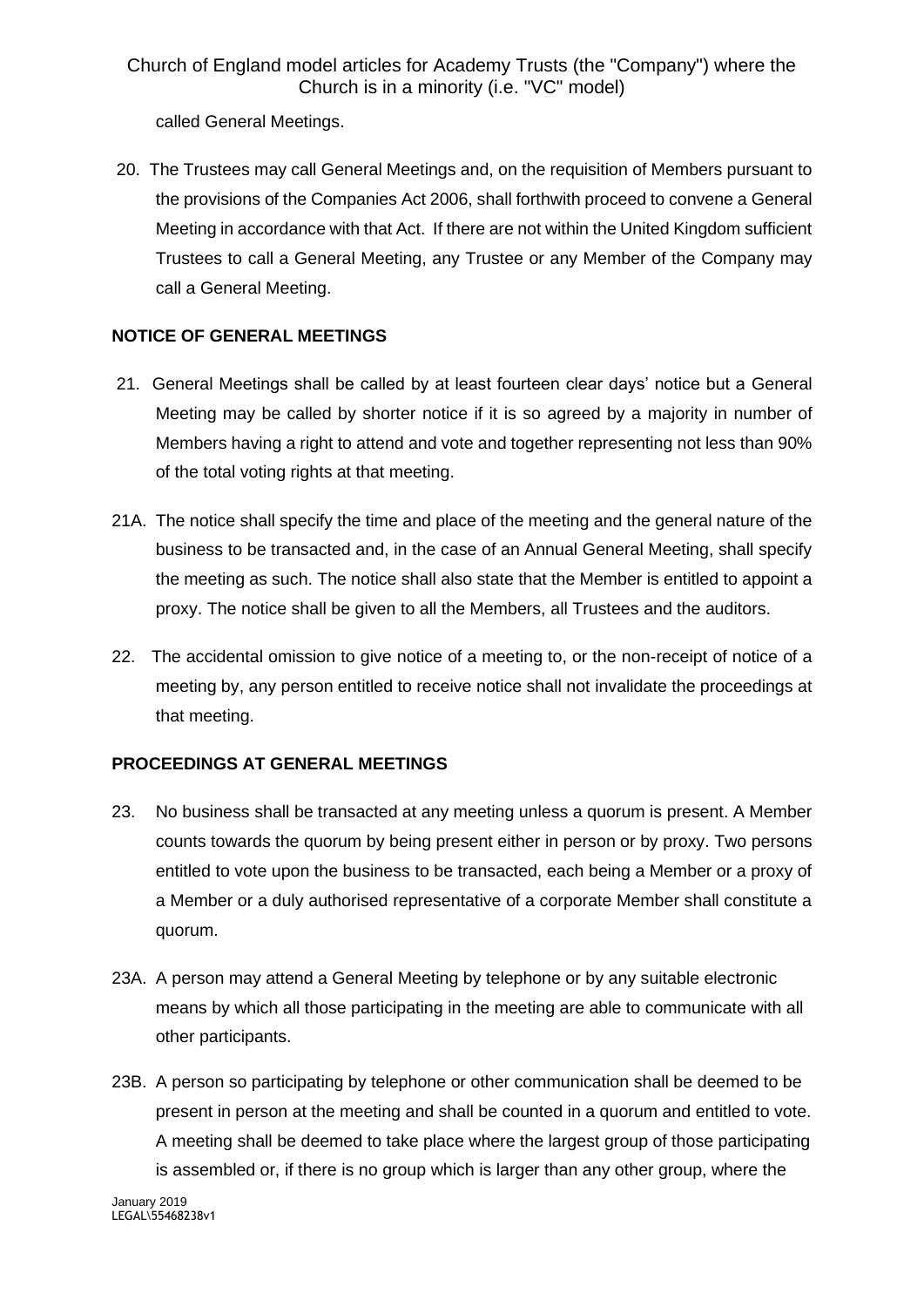chair of the meeting is located at that time.

- 24. If a quorum is not present within half an hour from the time appointed for the meeting, or if during a meeting a quorum ceases to be present, the meeting shall stand adjourned to the same day in the next week at the same time and place or to such time and place as the Trustees may determine.
- 25. The Members present and entitled to vote at the meeting shall elect by ordinary resolution one of their number to be the chairman of the General Meeting, and such election shall be binding on all Members and Trustees present at the meeting.
- 26. Not used.
- 27. A Trustee shall, notwithstanding that he is not a Member, be entitled to attend and speak at any General Meeting.
- 28. The chairman may, with the consent of a majority of the Members at a meeting at which a quorum is present (and shall if so directed by the meeting), adjourn the meeting from time to time and from place to place, but no business shall be transacted at any adjourned meeting other than the business which might properly have been transacted at the meeting had the adjournment not taken place. When a meeting is adjourned for fourteen days or more, at least seven clear days' notice shall be given specifying the time, date and place of the adjourned meeting and the general nature of the business to be transacted. Otherwise it shall not be necessary to give any such notice.
- 29. A resolution put to the vote of the meeting shall be decided on a show of hands unless before, or on the declaration of the result of the show of hands, a poll is duly demanded. Subject to the provisions of the Companies Act 2006, a poll may be demanded:
	- (a) by the chairman; or
	- (b) by at least two Members having the right to vote at the meeting; or,
	- (c) by a Member or Members representing not less than one-tenth of the total voting rights of all the Members having the right to vote at the meeting.
- 30. Unless a poll is duly demanded a declaration by the chairman that a resolution has been carried or carried unanimously, or by a particular majority, or lost, or not carried by a particular majority and an entry to that effect in the minutes of the meeting shall be conclusive evidence of the fact without proof of the number or proportion of the votes recorded in favour of or against such resolution.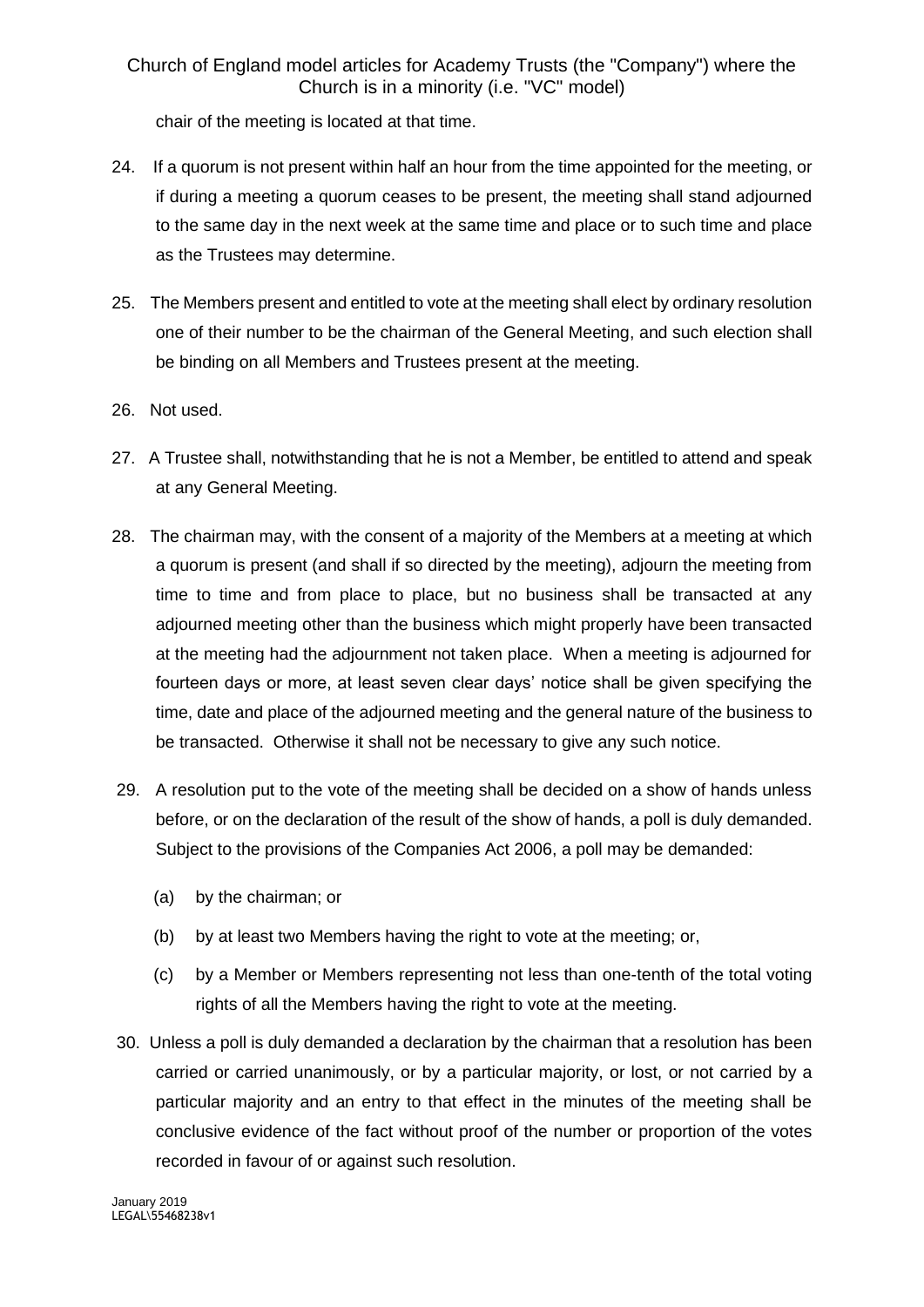- 31. The demand for a poll may be withdrawn, before the poll is taken, but only with the consent of the chairman. The withdrawal of a demand for a poll shall not invalidate the result of a show of hands declared before the demand for the poll was made.
- 32. A poll shall be taken as the chairman directs and he may appoint scrutineers (who need not be Members) and fix a time, date and place for declaring the results. The result of the poll shall be deemed to be the resolution of the meeting at which the poll was demanded.
- 33. A poll demanded on the election of the chairman or on a question of adjournment shall be taken immediately. A poll demanded on any other question shall be taken either immediately or at such time, date and place as the chairman directs not being more than thirty days after the poll is demanded. The demand for a poll shall not prevent continuance of a meeting for the transaction of any business other than the question on which the poll is demanded. If a poll is demanded before the declaration of the result of a show of hands and the demand is duly withdrawn, the meeting shall continue as if the demand had not been made.
- 34. No notice need be given of a poll not taken immediately if the time, date and place at which it is to be taken are announced at the meeting at which it is demanded. In other cases at least seven clear days' notice shall be given specifying the time, date and place at which the poll is to be taken.
- 35. A resolution in writing agreed by such number of members as required if it had been proposed at a General Meeting shall be as effectual as if it had been passed at a General Meeting duly convened and held provided that a copy of the proposed resolution has been sent to every Member. The resolution may consist of several instruments in the like form each agreed by one or more Members.

## **VOTES OF MEMBERS**

- 36. On the show of hands every Member present in person shall have one vote. On a poll every Member present in person or by proxy shall have one vote.
- 37. Not used.
- 38. No Member shall be entitled to vote at any General Meeting unless all moneys then payable by him to the Company have been paid.

January 2019 LEGAL\55468238v1 39. No objections shall be raised to the qualification of any person to vote at any General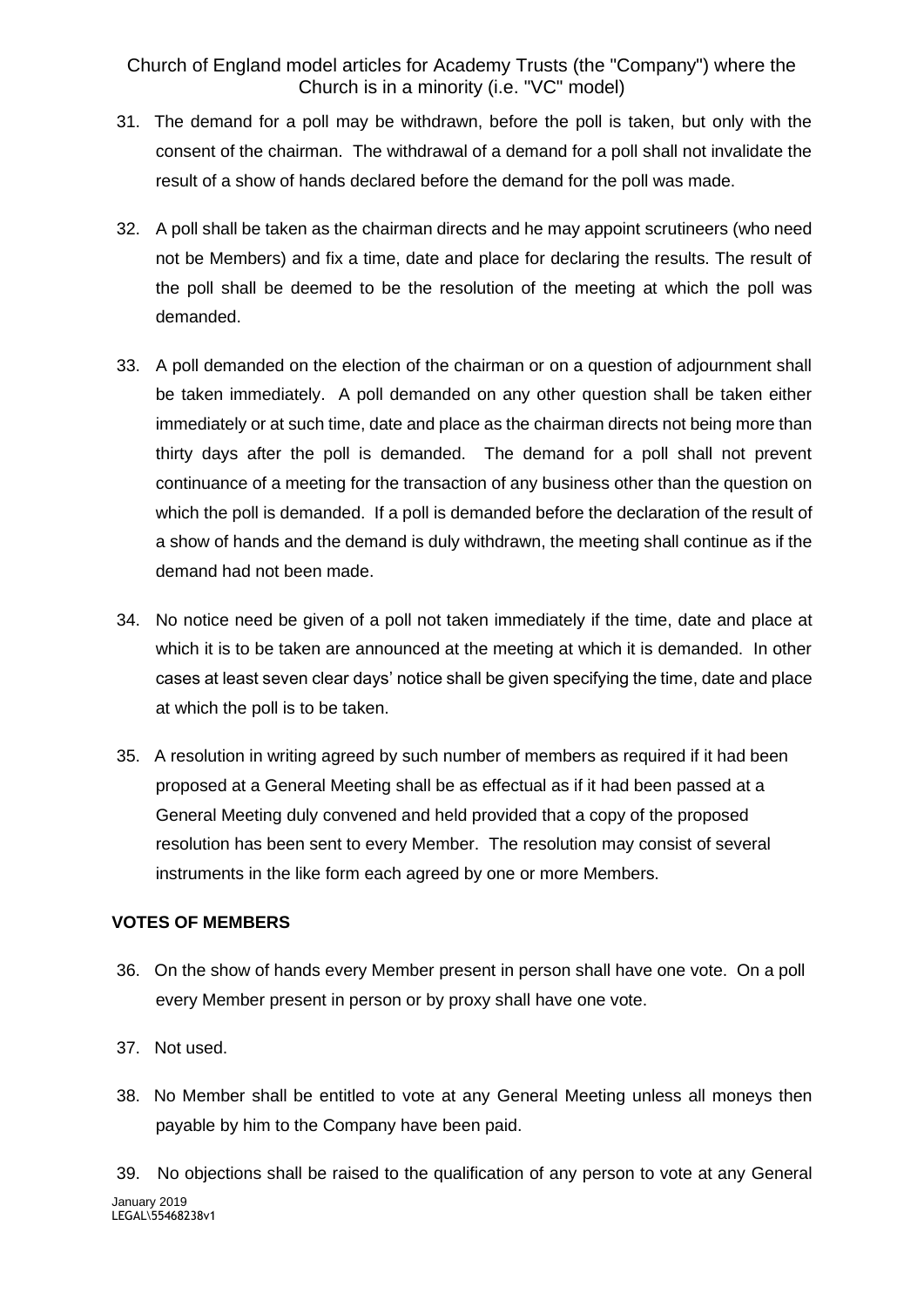Meeting except at the meeting or adjourned meeting at which the vote objected to is tendered, and every vote not disallowed at the meeting shall be valid. Any objection made in due time shall be referred to the chairman whose decision shall be final and conclusive.

40. An instrument appointing a proxy shall be in writing, signed by or on behalf of the appointer and shall be in the following form (or in a form as near thereto as circumstances allow or in any other form which is usual or which the Trustees may approve) -

> "I/We, …….., of ………, being a Member/Members of the above named Company, hereby appoint …… of ……, or in his absence, ……… of …… as my/our proxy to attend, speak and vote in my/our name[s] and on my/our behalf at the Annual General Meeting/ General Meeting of the Company to be held on …..20[ ], and at any adjournment thereof.

Signed on ….. 20[ ]"

41. Where it is desired to afford Members an opportunity of instructing the proxy how he shall act the instrument appointing a proxy shall be in the following form (or in a form as near thereto as circumstances allow or in any other form which is usual or which the Trustees may approve) -

> "I/We, ……., of ……., being a Member/Members of the above-named Company, hereby appoint .... of ......., or in his absence, ..... of ......, as my/our proxy to attend, speak and vote in my/our name[s] and on my/our behalf at the Annual General Meeting/ General Meeting of the Company, to be held on …. 20[ ], and at any adjournment thereof.

This form is to be used in respect of the resolutions mentioned below as follows:

Resolution No. 1 \*for \* against

Resolution No. 2 \*for \* against.

\* Strike out whichever is not desired.

Unless otherwise instructed, the proxy may vote as he thinks fit or abstain from voting,

Signed on …. 20[ ]"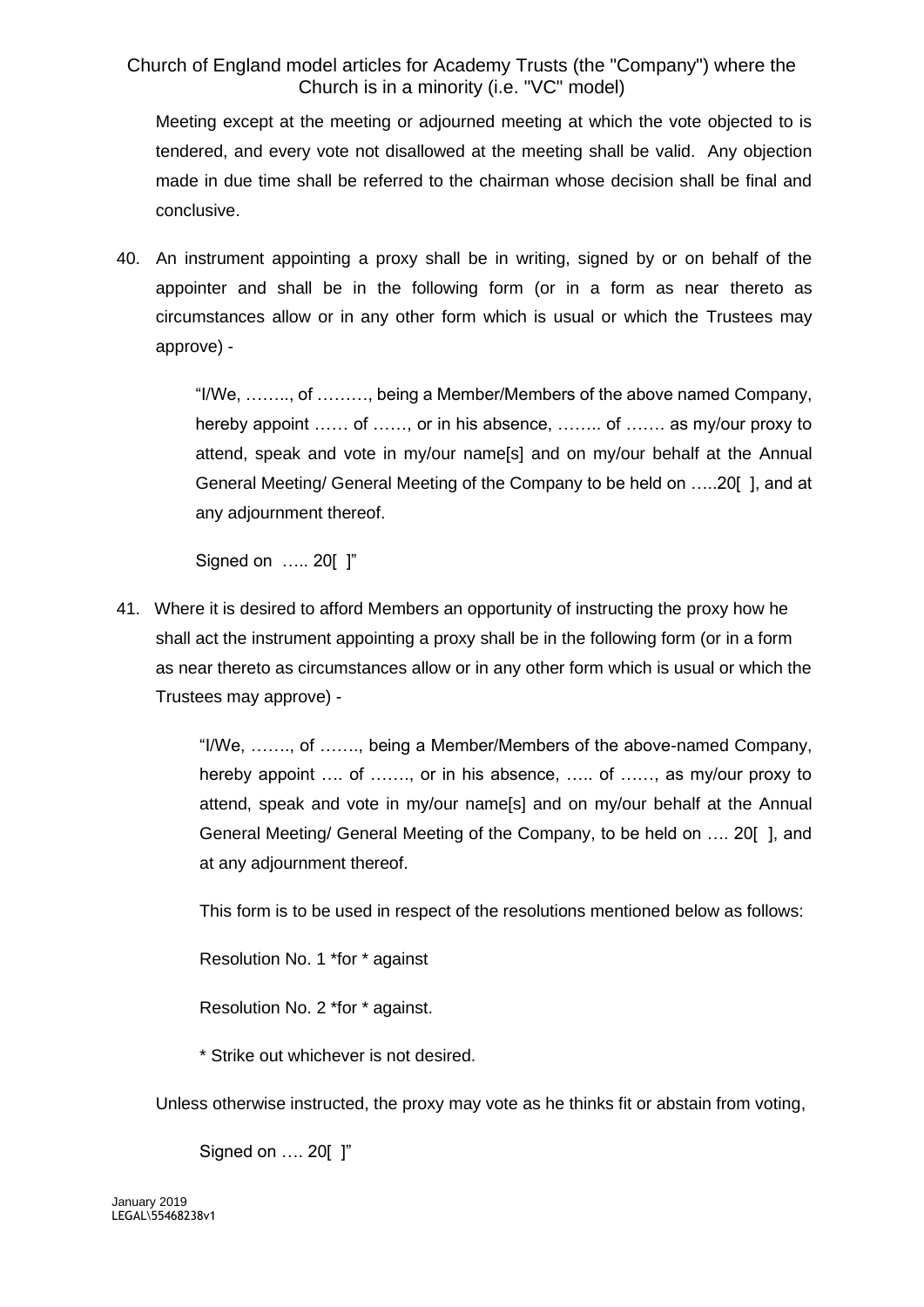- 42. The instrument appointing a proxy and any authority under which it is signed or a copy of such authority certified by a notary or in some other way approved by the Members may:
	- (a) be deposited at the office or at such other place within the United Kingdom as is specified in the notice convening the meeting or in any instrument of proxy sent out by the Company in relation to the meeting not less than 48 hours before the time for holding the meeting or adjourned meeting at which the person named in the instrument proposes to vote, or
	- (b) in the case of a poll taken more than 48 hours after it is demanded, be deposited as aforesaid after the poll has been demanded and not less than 24 hours before the time appointed for the taking of the poll; or
	- (c) where the poll is not taken forthwith but is taken not more than 48 hours after it was demanded, be delivered at the meeting at which the poll was demanded to the chairman or to the Clerk or to any Trustee,

and an instrument of proxy which is not deposited or delivered in a manner so permitted shall be invalid.

- 43. A vote given or poll demanded by proxy or by the duly authorised representative of a corporation shall be valid notwithstanding the previous determination of the authority of the person voting or demanding a poll unless notice of the determination was received by the Company at the office or at such other place at which the instrument of proxy was duly deposited before the commencement of the meeting or adjourned meeting at which the vote given or the poll demanded or (or in the case of a poll taken otherwise than on the same day as the meeting or adjourned meeting) the time appointed for taking the poll.
- 44. Any organisation which is a Member of the Company may by resolution of its board of directors or other governing body authorise such person as it thinks fit to act as its representative at any meeting of the Company, and the person so authorised shall be entitled to exercise the same powers on behalf of the organisation which he represents as that organisation could exercise if it were an individual Member of the Company.

# **TRUSTEES**

January 2019 LEGAL\55468238v1 45. The number of Trustees shall be not less than five, but (unless otherwise determined by ordinary resolution) shall not be subject to any maximum.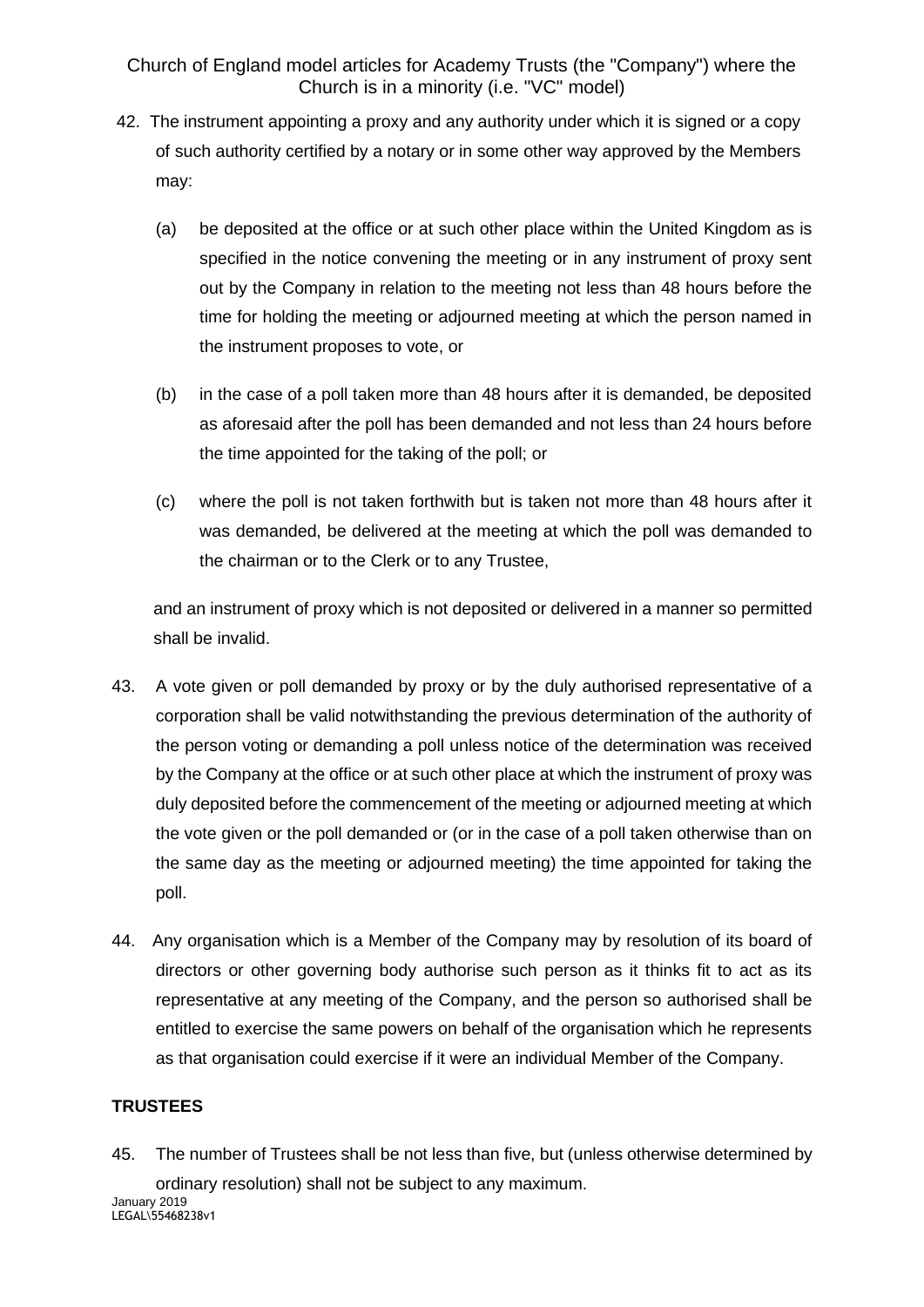- 45A. All Trustees upon their appointment or election and before exercising any duties as a Trustee shall give a written undertaking to the Site Trustees and the Diocesan Board of Education to uphold the Objects of the Company.
- 46. Subject to Articles 48-49 and 53, the Company shall have the following Trustees:
	- (a) no fewer than five Trustees, appointed under Articles 50 and 50A combined;
	- (b) a minimum of 2 Parent Trustees elected or appointed under Articles 53-56 in the event that no Local Governing Bodies are established under Article 100(a) or if no provision is made, or is planned, for at least 2 Parent Local Governors on each established Local Governing Body pursuant to Article 101A.
- 47. The Company may also have any Co-opted Trustee appointed under Article 58.
- 48. The first Trustees shall be those persons named in the statement delivered pursuant to sections 9 and 12 of the Companies Act 2006.
- 49. Future Trustees shall be appointed or elected, as the case may be, under these Articles. Where it is not possible for such a Trustee to be appointed or elected due to the fact that an Academy has not yet been established, then the relevant Article or part thereof shall not apply.

## **APPOINTMENT OF TRUSTEES**

- 50. The Members shall appoint by ordinary resolution a minimum of three Trustees who shall be appointed for their knowledge, skills and/or experience in the areas of finance, human resources, data analysis, school improvement, safeguarding, health and safety, premises, legal, governance and audit and/or other areas as required by the Trustees from time to time.
- 50A. EDEN shall appoint no fewer than two Trustees provided that the total number of Trustees appointed under this Article shall not exceed 25% of the total number of Trustees. In relation to such appointments, EDEN shall consult the Trustees and shall have regards to any representations made by the Trustees on behalf of the Company.
- 50B. The total number of Trustees including the Chief Executive Officer if they so choose to act as Trustee under Article 57 who are employees of the Company shall not exceed one third of the total number of Trustees.

January 2019 LEGAL\55468238v1 50C. Not used.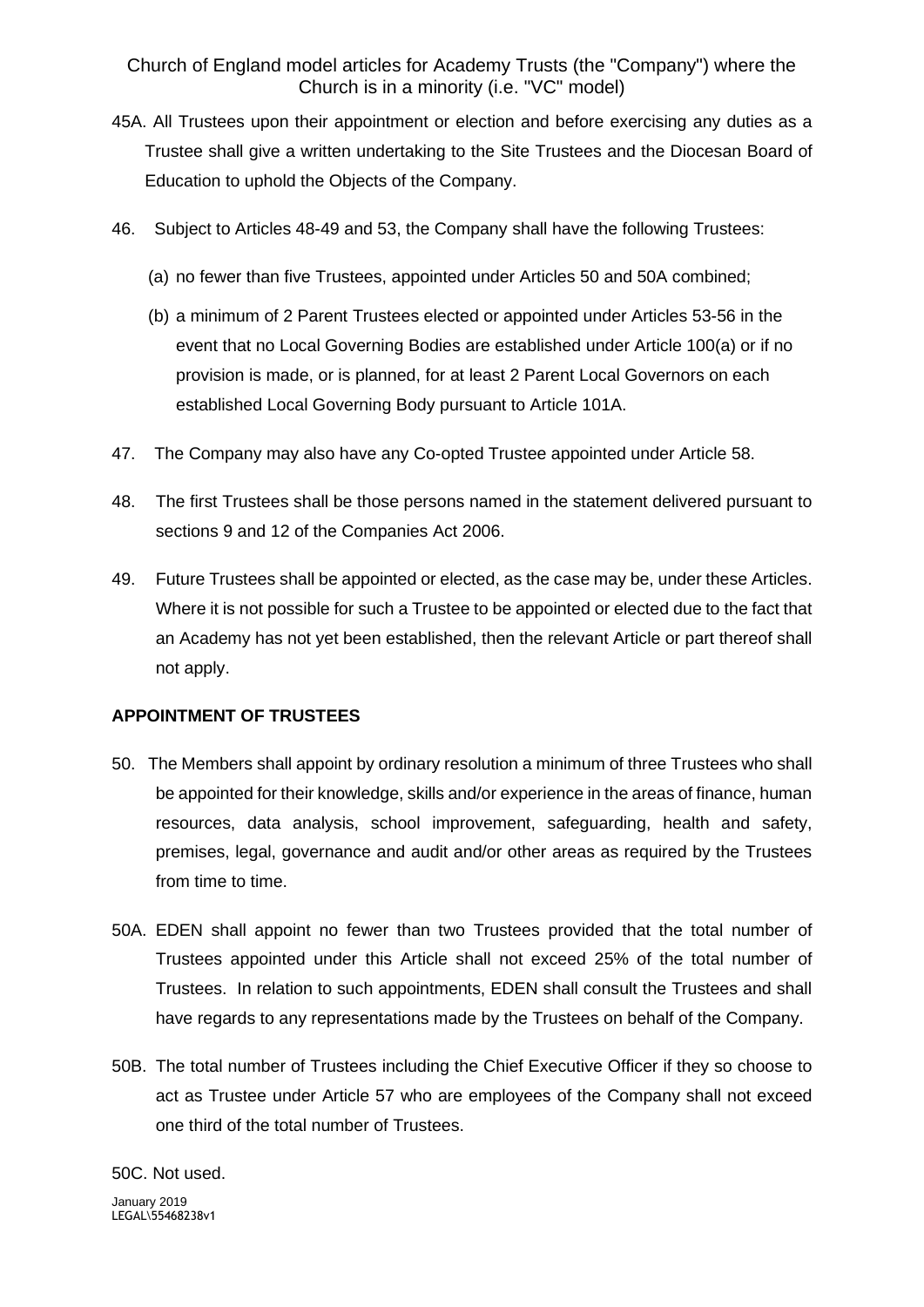50D. Not used.

- 51. Not used.
- 52. Not used.

## **PARENT TRUSTEES**

- 53. In circumstances where the Trustees have not appointed Local Governing Bodies in respect of the Academies as envisaged in Article 100(a) or if no provision is made for at least 2 Parent Local Governors on each established Local Governing Body pursuant to Article 101A there shall be a minimum of two Parent Trustees and otherwise such number as the Members shall decide who shall be appointed or elected in accordance with Articles 54 - 56.
- 54. Parent Trustees and Parent Local Governors shall be elected or, if the number of parents, or individuals exercising parental responsibility, standing for election is less than the number of vacancies, appointed (in accordance with the terms of reference determined by the Trustees from time to time). The elected or appointed Parent Trustees must be a parent, or an individual exercising parental responsibility, of a registered pupil at one or more of the Academies at the time when he is elected or appointed. The elected (or, if the number of parents or individuals exercising parental responsibility standing for election is less than the number of vacancies, appointed) Parent Local Governors of the Local Governing Body must be a parent, or an individual exercising parental responsibility, of a registered pupil at one or more of the Academies overseen by the Local Governing Body at the time when he is elected or appointed.

54AA. Not used.

- 54A. The number of Parent Trustees and Parent Local Governors required shall be made up by Parent Trustees and Parent Local Governors appointed by the Trustees if the number of parents, or individuals exercising parental responsibility, standing for election is less than the number of vacancies.
- 55. The Trustees shall make all necessary arrangements for, and determine all other matters relating to, an election of the Parent Trustees or Parent Local Governors, including any question of whether a person is a parent, or an individual exercising parental responsibility, of a registered pupil at one of the Academies. Any election of the Parent Trustees or Parent Local Governors which is contested shall be held by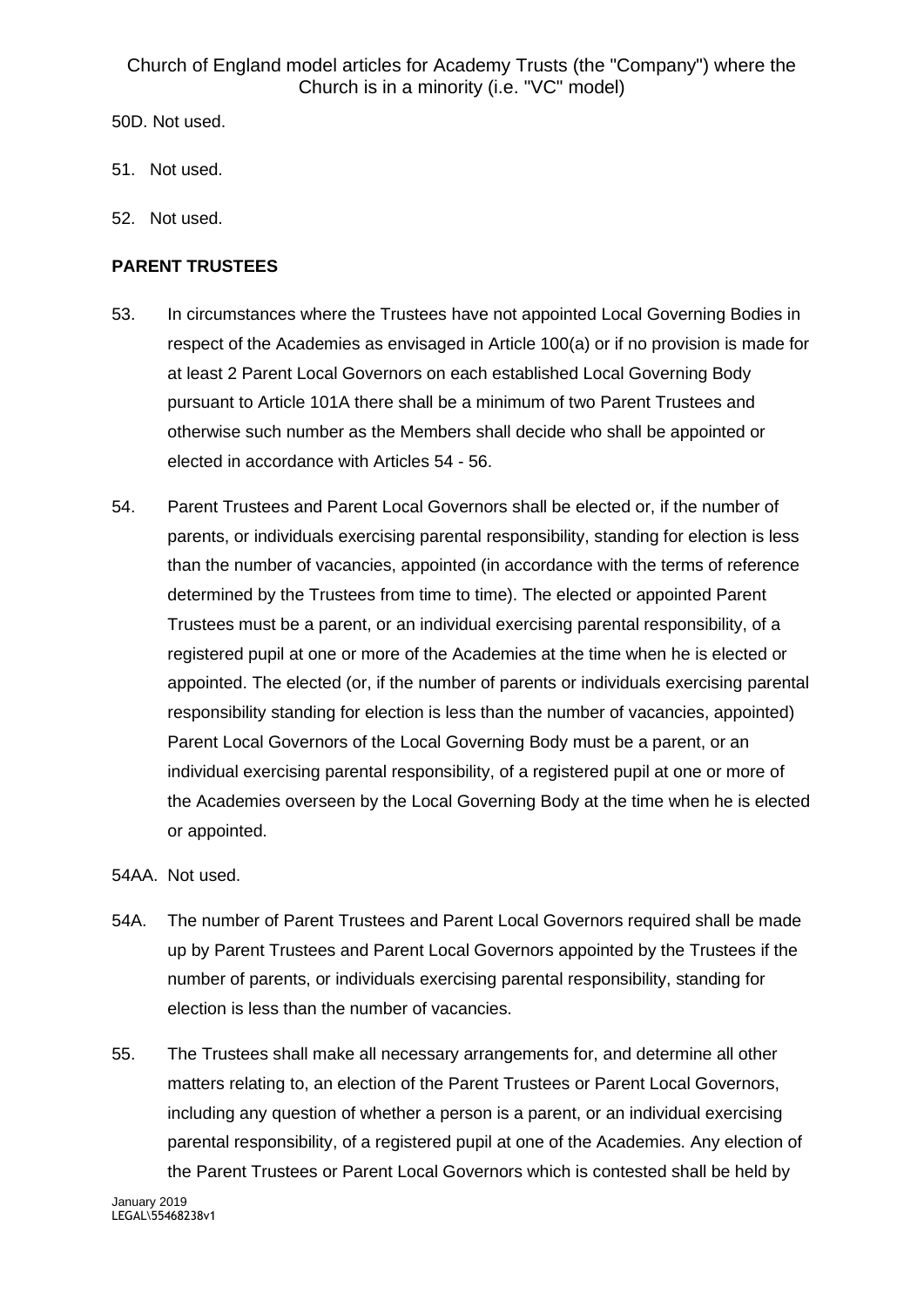secret ballot. For the purposes of any election of Parent Local Governors, any parent, or an individual exercising parental responsibility, of a registered pupil at the Academies overseen by the Local Governing Body shall be eligible to vote.

56. In appointing a Parent Trustee or Parent Local Governor the Trustees shall appoint a person who is the parent, or an individual exercising parental responsibility, of a registered pupil at an Academy as described in Article 54; or where the Trustees are exercising their power to appoint a Parent Trustee or Parent Local Governor and it is not reasonably practical to appoint a parent, or an individual exercising parental responsibility, as described in Article 54, then the Trustees may appoint a person who is the parent, or an individual exercising parental responsibility, of a child within the age range of at least one of the Academies or, in the case of an appointment to a Local Governing Body, the age range of at least one of the Academies overseen by that Local Governing Body.

## **CHIEF EXECUTIVE OFFICER**

57. Providing that the Chief Executive Officer agrees so to act, the Members may by ordinary resolution appoint the Chief Executive Officer as a Trustee.

## **CO-OPTED TRUSTEES**

- 58. The Trustees may appoint Co-opted Trustees. A 'Co-opted Trustee' means a person who is appointed to be a Trustee by being Co-opted by Trustees who have not themselves been so appointed. The Trustees may not co-opt an employee of the Company as a Co-opted Trustee if thereby the number of Trustees who are employees of the Company would exceed one third of the total number of Trustees including the Chief Executive Officer to the extent he is a Trustee.
- 59 63. Not used.

## **TERM OF OFFICE**

64. The term of office for any Trustee shall be four years, save that this time limit shall not apply to any post which is held ex-officio. Subject to remaining eligible to be a particular type of Trustee, any Trustee may be re-appointed or re-elected in General Meeting.

## **RESIGNATION AND REMOVAL**

65. A Trustee shall cease to hold office if he resigns his office by notice to the Company (but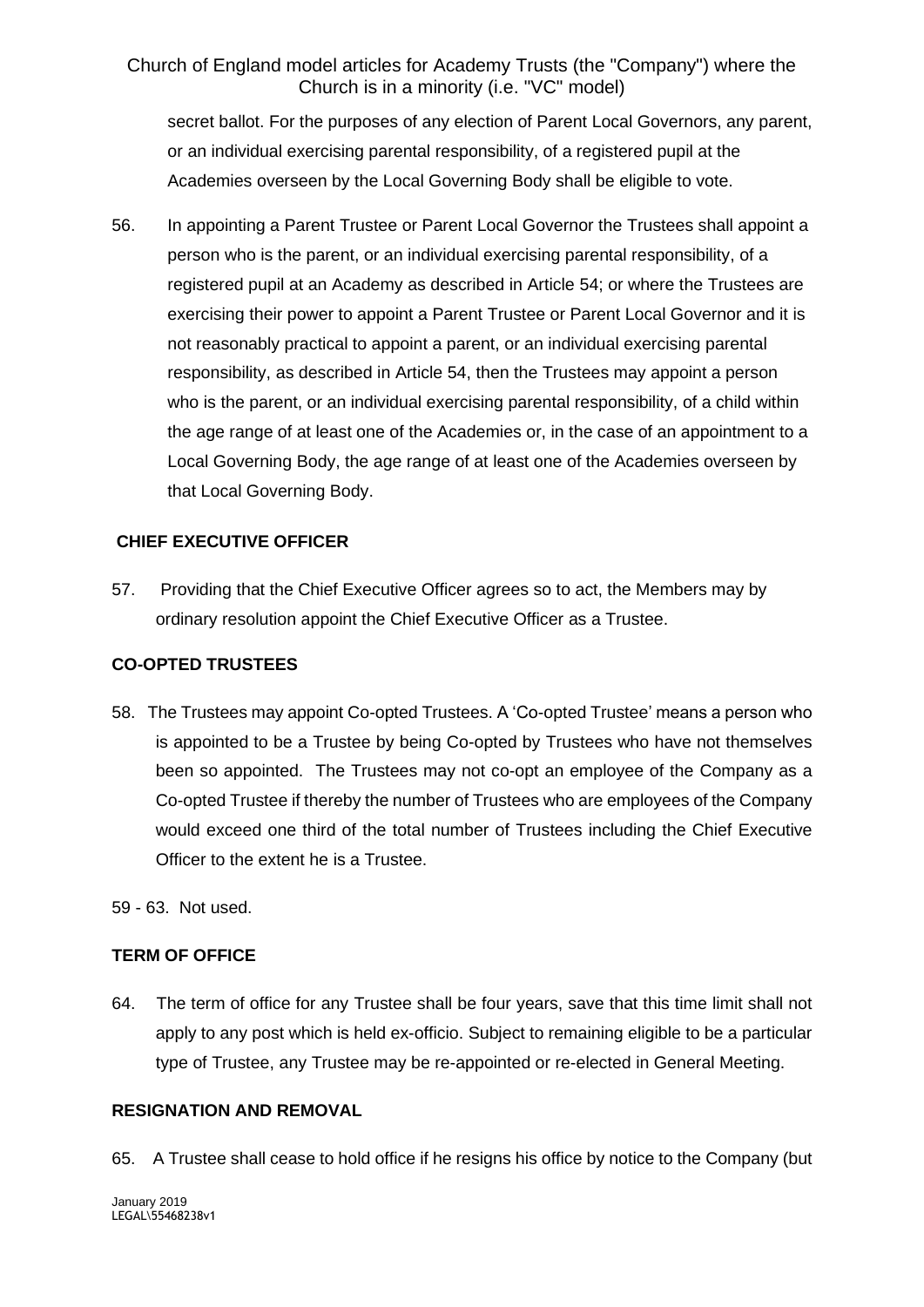only if at least five Trustees will remain in office when the notice of resignation is to take effect).

- 66. A Trustee shall cease to hold office if he is removed by the person or persons who appointed or elected him, or otherwise by ordinary resolution of the Members in accordance with the Companies Act 2006.
- 67. Where a Trustee resigns his office or is removed from office, the Trustee or, where he is removed from office, those removing him, shall give written notice thereof to the Clerk.

## **DISQUALIFICATION OF TRUSTEES**

- 68. No person shall be qualified to be a Trustee unless he is aged 18 or over at the date of his election or appointment. No current pupil or current student of any Academy shall be a Trustee.
- 69. A Trustee shall cease to hold office if he becomes incapable by reason of illness or injury of managing or administering his own affairs.
- 70. A Trustee shall cease to hold office if he is absent without the permission of the Trustees from all their meetings held within a period of six months and the Trustees resolve that his office be vacated.
- 71. A person shall be disqualified from holding or continuing to hold office as a Trustee if:
	- (a) he has been declared bankrupt and/or his estate has been seized from his possession for the benefit of his creditors and the declaration or seizure has not been discharged, annulled or reduced; or
	- (b) he is the subject of a bankruptcy restrictions order or an interim order.
- 72. A person shall be disqualified from holding or continuing to hold office as a Trustee at any time when he is subject to a disqualification order or a disqualification undertaking under the Company Directors Disqualification Act 1986 or to an order made under section 429(2)(b) of the Insolvency Act 1986 (failure to pay under county court administration order).
- January 2019 LEGAL\55468238v1 73. A Trustee shall cease to hold office if he ceases to be a Trustee by virtue of any provision in the Companies Act 2006 or is disqualified from acting as a trustee by virtue of section 178 of the Charities Act 2011 (or any statutory re-enactment or modification of that provision).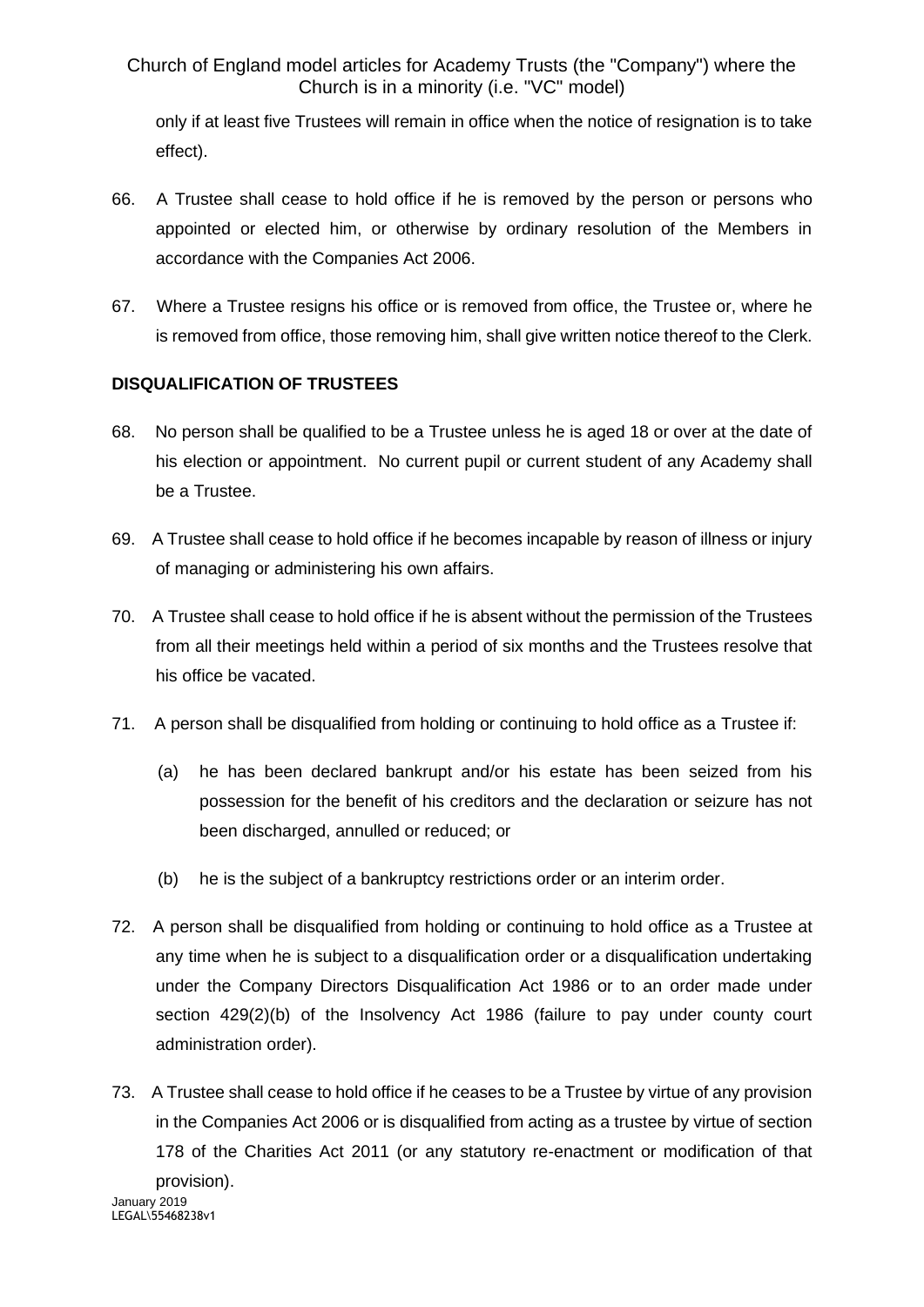- 74. A person shall be disqualified from holding or continuing to hold office as a Trustee if he has been removed from the office of director or trustee for a charity by an order made by the Charity Commission or the High Court on the grounds of any misconduct or mismanagement in the administration of the charity for which he was responsible or to which he was privy, or which he by his conduct contributed to or facilitated.
- 75. A person shall be disqualified from holding or continuing to hold office as a Trustee or a member of a Local Governing Body if he has not given the undertaking required by Article 45A (or Article 103) as applicable.
- 76 Not used.
- 77. A person shall be disqualified from holding or continuing to hold office as a Trustee where he has, at any time, been convicted of any criminal offence, excluding any that have been spent under the Rehabilitation of Offenders Act 1974 as amended, and excluding any offence for which the maximum sentence is a fine or a lesser sentence except where a person has been convicted of any offence which falls under section 178 of the Charities Act 2011.
- 78. After the first Academy has opened, a person shall be disqualified from holding or continuing to hold office as a Trustee if he has not provided to the chairman of the Trustees a criminal records certificate at an enhanced disclosure level under section 113B of the Police Act 1997. In the event that the certificate discloses any information which would in the opinion of either the chairman or the Chief Executive Officer confirm their unsuitability to work with children that person shall be disqualified. If a dispute arises as to whether a person shall be disqualified, a referral shall be made to the Secretary of State to determine the matter. The determination of the Secretary of State shall be final.
- 79. Where, by virtue of these Articles a person becomes disqualified from holding, or continuing to hold office as a Trustee; and he is, or is proposed, to become such a Trustee, he shall upon becoming so disqualified give written notice of that fact to the Clerk.
- 80. Articles 68 to 75, Articles 77 to 79 and Articles 97 to 98B also apply to any member of any committee of the Trustees, including a Local Governing Body, who is not a Trustee.

# **CLERK TO THE TRUSTEES**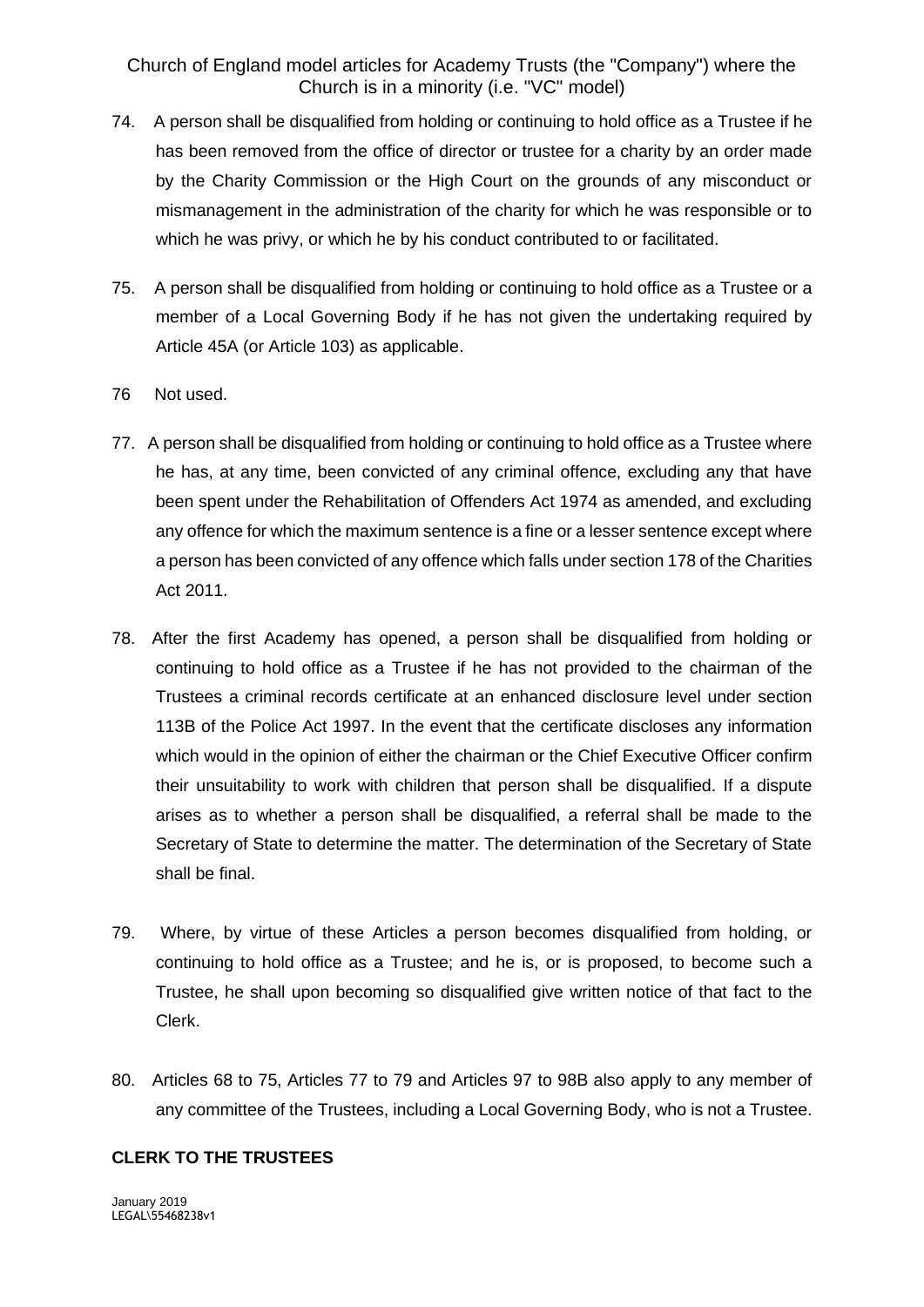81. The Clerk shall be appointed by the Trustees for such term, at such remuneration and upon such conditions as they may think fit; and any Clerk so appointed may be removed by them. The Clerk shall not be a Trustee, or the Chief Executive Officer or a Principal. Notwithstanding this Article, the Trustees may, where the Clerk fails to attend a meeting of theirs, appoint any one of their number or any other person to act as Clerk for the purposes of that meeting. The Clerk may, but need not, be the appointed company secretary of the Company.

#### **CHAIRMAN AND VICE-CHAIRMAN OF THE TRUSTEES**

- 82. The Trustees shall for each school year elect a chairman and a vice-chairman from among their number. A Trustee who is employed by the Company shall not be eligible for election as chairman or vice-chairman.
- 83. Subject to Article 84, the chairman or vice-chairman shall hold office as such until his successor has been elected in accordance with Article 85.
- 84. The chairman or vice-chairman may at any time resign his office by giving notice in writing to the Clerk. The chairman or vice-chairman shall cease to hold office if:
	- (a) he ceases to be a Trustee;
	- (b) he is employed by the Company;
	- (c) he is removed from office in accordance with these Articles; or
	- (d) in the case of the vice-chairman, he is elected in accordance with these Articles to fill a vacancy in the office of chairman.
- 85. Where by reason of any of the matters referred to in Article 84, a vacancy arises in the office of chairman or vice-chairman, the Trustees shall at their next meeting elect one of their number to fill that vacancy.
- 86. Where the chairman is absent from any meeting or there is at the time a vacancy in the office of the chairman, the vice-chairman shall act as the chair for the purposes of the meeting.

#### 87-89 Not used

90. The Trustees may remove the chairman or vice-chairman from office in accordance with these Articles.

January 2019 LEGAL\55468238v1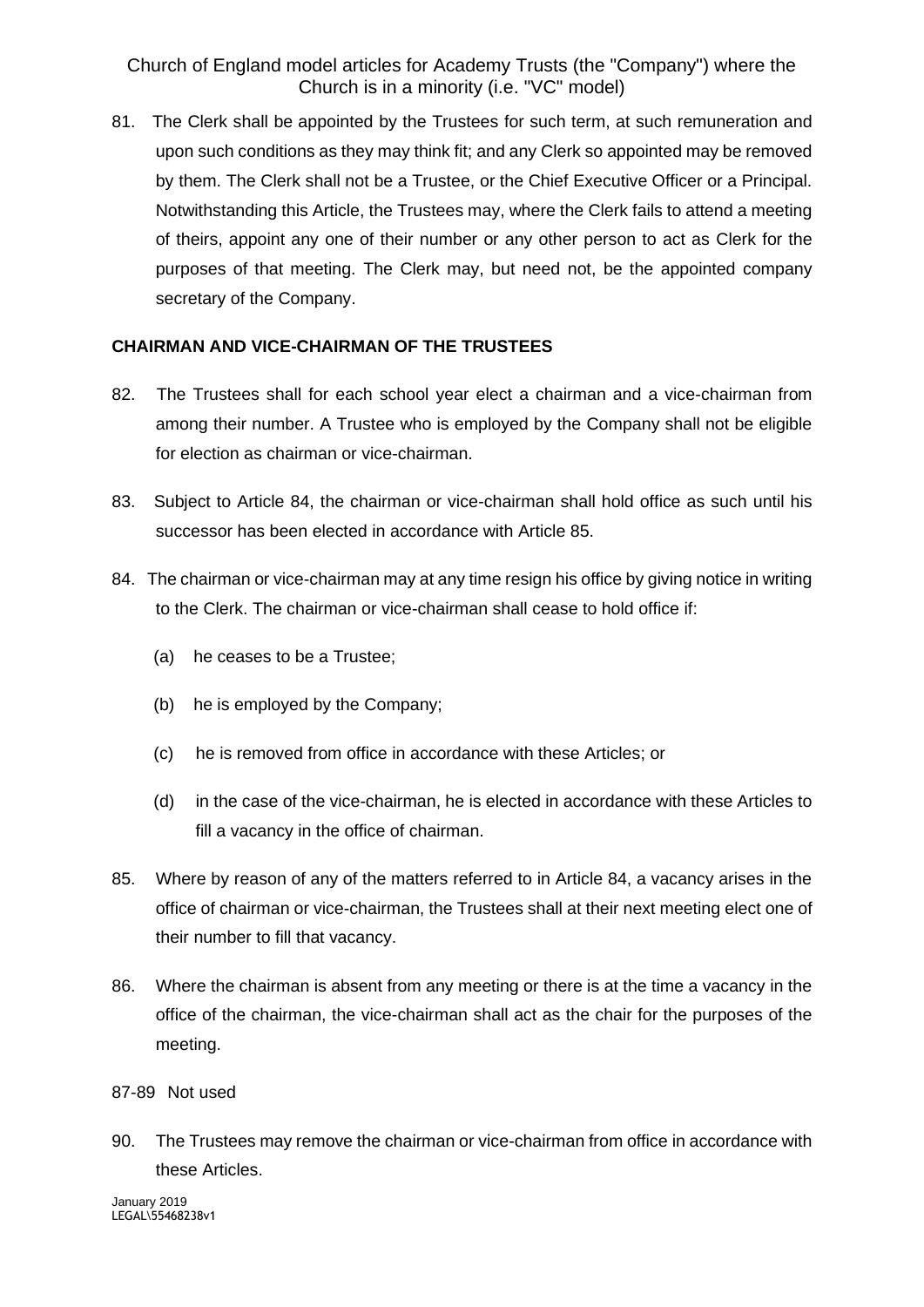- 91. A resolution to remove the chairman or vice-chairman from office which is passed at a meeting of the Trustees shall not have effect unless:
	- (i) it is confirmed by a resolution passed at a second meeting of the Trustees held not less than fourteen days after the first meeting; and
	- (ii) the matter of the chairman's or vice-chairman's removal from office is specified as an item of business on the agenda for each of those meetings.
- 92. Before the Trustees resolve at the relevant meeting on whether to confirm the resolution to remove the chairman or vice-chairman from office, the Trustee or Trustees proposing his removal shall at that meeting state their reasons for doing so and the chairman or vice-chairman shall be given an opportunity to make a statement in response.

## **POWERS OF TRUSTEES**

- 93. Subject to provisions of the Companies Act 2006, the Articles and to any directions of the Members<sup>12</sup> given by special resolution, the business of the Company shall be managed by the Trustees who may exercise all the powers of the Company. No alteration of the Articles and no such direction shall invalidate any prior act of the Trustees which would have been valid if that alteration had not been made or that direction had not been given. The powers given by this Article shall not be limited by any special power given to the Trustees by the Articles and a meeting of Trustees at which a quorum is present may exercise all the powers exercisable by the Trustees.
- 94. In addition to all powers hereby expressly conferred upon them and without detracting from the generality of their powers under the Articles the Trustees shall have the following powers, namely:
	- (a) to expend the funds of the Company in such manner as they shall consider most beneficial for the achievement of the Objects and to invest in the name of the Company such part of the funds as they may see fit and to direct the sale or transposition of any such investments and to expend the proceeds of any such sale in furtherance of the Objects;

January 2019 LEGAL\55468238v1 <sup>12</sup> Where the Diocesan Corproate Member acting as Diocesan Board of Education under the Measure has issued a direction under that Measure, a special resolution of the Members contrary to that direction cannot be implemented by the Trustees as this would leave the charity in a position of noncompliance with a statutory duty (in this case to act following a direction under the Measure).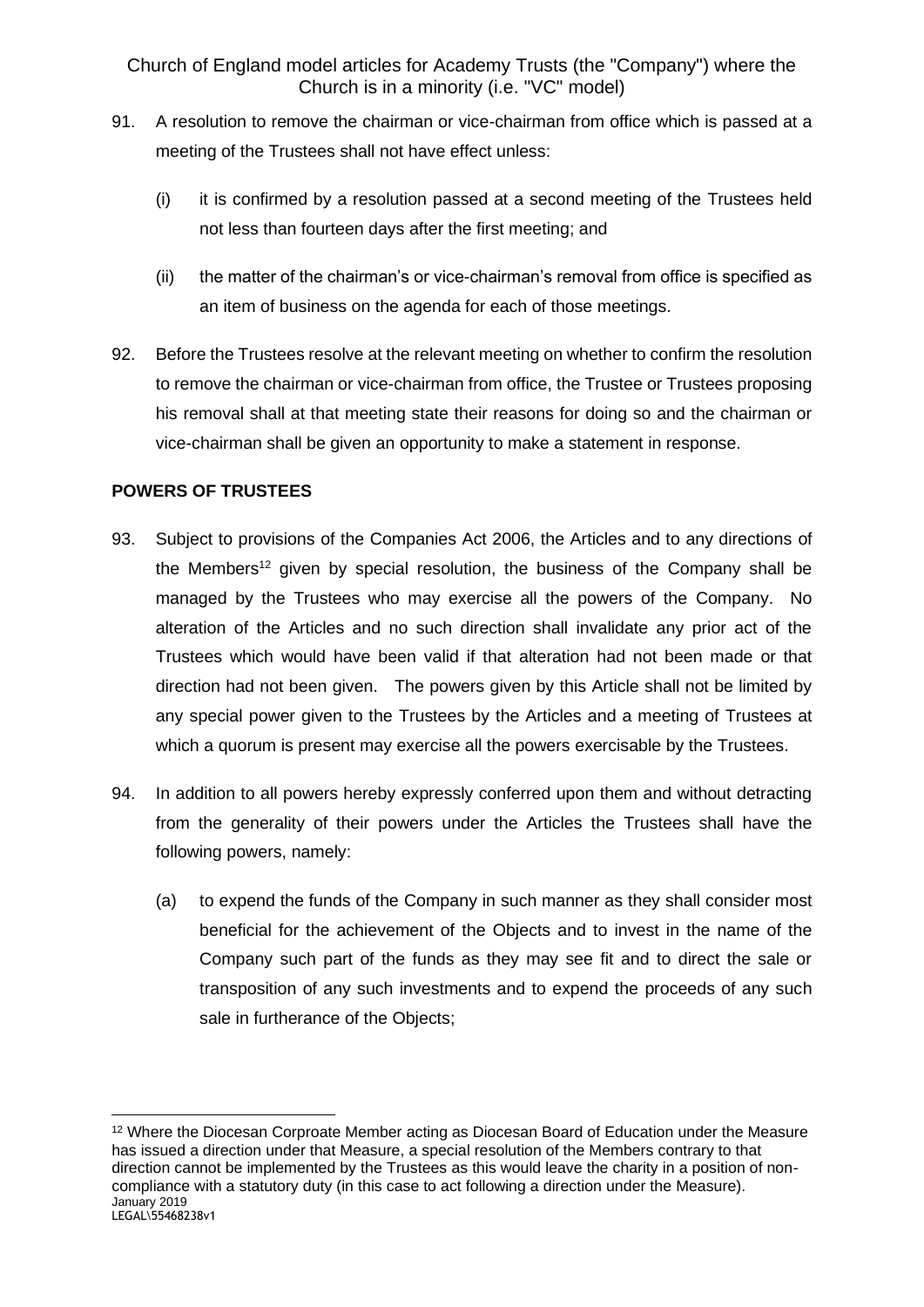- (b) to enter into contracts on behalf of the Company.
- 95. In the exercise of their powers and functions, the Trustees may consider any advice given by the Chief Executive Officer (to the extent that he is not a Trustee) and any other executive officer.
- 96. Any bank account in which any money of the Company is deposited shall be operated by the Trustees in the name of the Company. All cheques and orders for the payment of money from such an account shall be signed by at least two signatories authorised by the Trustees.

## **TRUSTEES' AND MEMBERS' CONFLICTS OF INTEREST**

- 97. Any Trustee who has or can have any direct or indirect duty or personal interest (including but not limited to any Personal Financial Interest) which conflicts or may conflict with his duties as a Trustee shall disclose that fact to the Trustees as soon as he becomes aware of it. A Trustee must absent himself from any discussions of the Trustees in which it is possible that a conflict will arise between his duty to act solely in the interests of the Company (including fulfilling its charitable objects<sup>13</sup>) and any duty or personal interest (including but not limited to any Personal Financial Interest).
- 98. For the purpose of Article 97, a Trustee has a Personal Financial Interest if that interest is in respect of the employment or remuneration of, or the provision of any other benefit to, that Trustee as permitted by and as defined by Articles 6.5 - 6.9.
- 98A. EDEN shall not be deemed to have a conflict of loyalty or interest arising from its connection with the Church of England or its duty and functions under the Measure and no Trustee appointed by them shall be deemed to have a conflict of loyalty arising from that appointment.
- 98B. If otherwise than a set out in Article 98A a conflict of interests arises for a Trustee because of a duty of loyalty owed to another organisation or person and the conflict is not authorised by virtue of any other provision in the articles, the unconflicted Trustees may authorise such a conflict of interests where the following conditions apply:
	- (a) the conflicted Trustee is absent from the part of the meeting at which there is

January 2019 <sup>13</sup> Trustees are bound to act in the interest of the Company. A trustee appointed by a site foundation would not be deemed to have a conflict of loyalty in respect of decisions connected with the use of the property by the Company because the property can only be used for the objects and these must remain consistent with the underlying property trusts.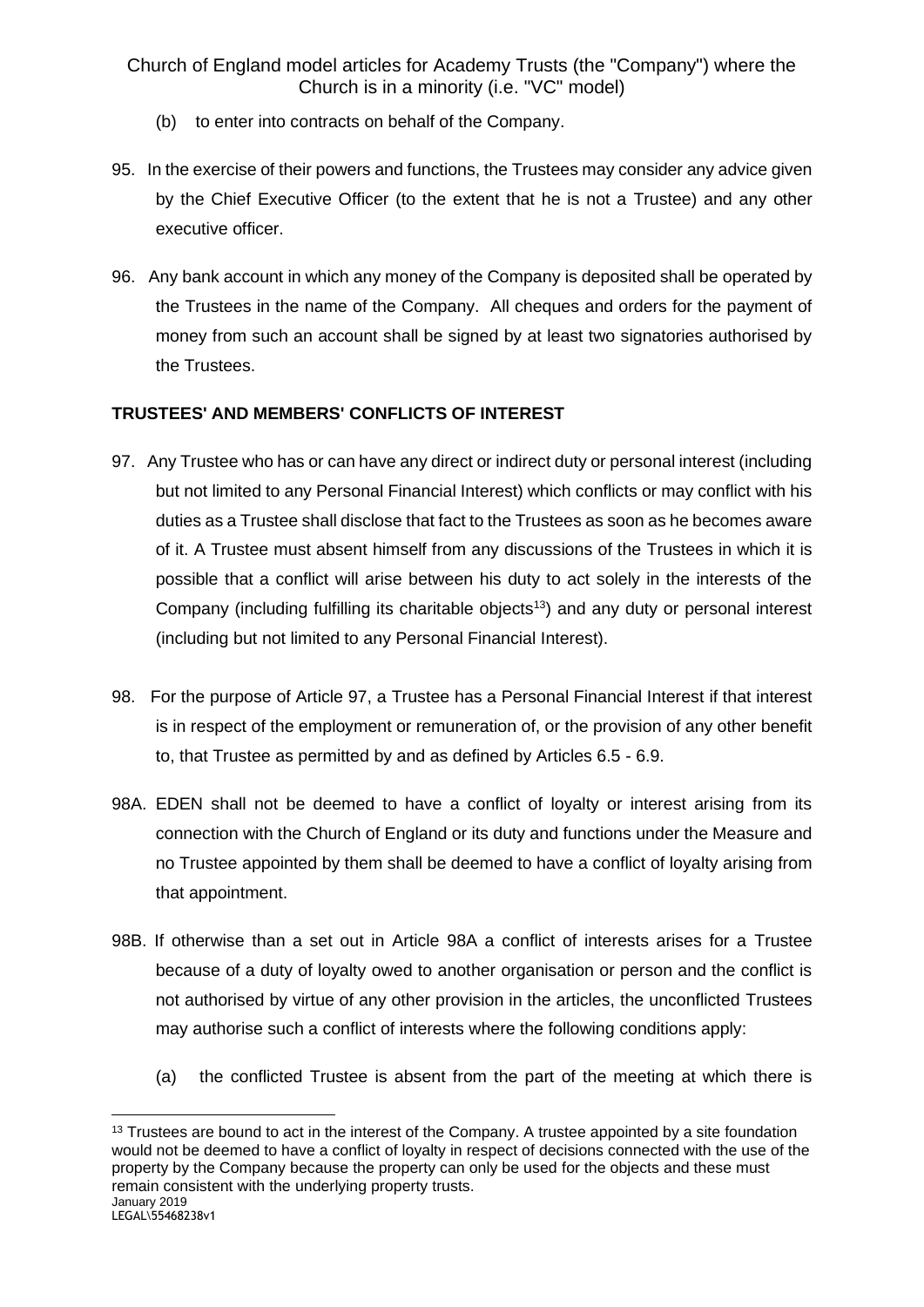> discussion of any arrangement or transaction affecting that other organisation or person;

- (b) the conflicted Trustee does not vote on any such matter and is not to be counted when considering whether a quorum of Trustees is present at the meeting; and
- (c) the unconflicted Trustees consider it is in the interests of the charity to authorise the conflict of interests in the circumstances applying.

In this article a conflict of interests arising because of a duty of loyalty owed to another organisation or person only refers to such a conflict which does not involve a direct or indirect benefit of any nature to a Trustee or to a connected person.

## **MINUTES OF TRUSTEES' MEETINGS**

99. The minutes of the proceedings of a meeting of the Trustees shall be drawn up and entered into a book kept for the purpose by the person acting as Clerk for the purposes of the meeting; and shall be signed (subject to the approval of the Trustees) at the same or next subsequent meeting by the person acting as chairman thereof.

#### **COMMITTEES**

100. Subject to these Articles, the Trustees:

- (a) may appoint committees to be known as Local Governing Bodies for each Academy (and the same Local Governing Body may be appointed for more than one Academy; and
- (b) may establish any other committee.
- 101. Subject to these Articles, the constitution, membership and proceedings of any committee shall be determined by the Trustees. The establishment, terms of reference, constitution and membership of any committee of the Trustees shall be reviewed at least once in every 12 months. The membership of any committee of the Trustees may include persons who are not Trustees, provided that (with the exception of the Local Governing Bodies) a majority of members of any such committee shall be Trustees. Except in the case of a Local Governing Body, no vote on any matter shall be taken at a meeting of a committee of the Trustees unless the majority of members of the committee present are Trustees.

January 2019 LEGAL\55468238v1 101A. The Trustees shall ensure that any Local Governing Body shall include at least two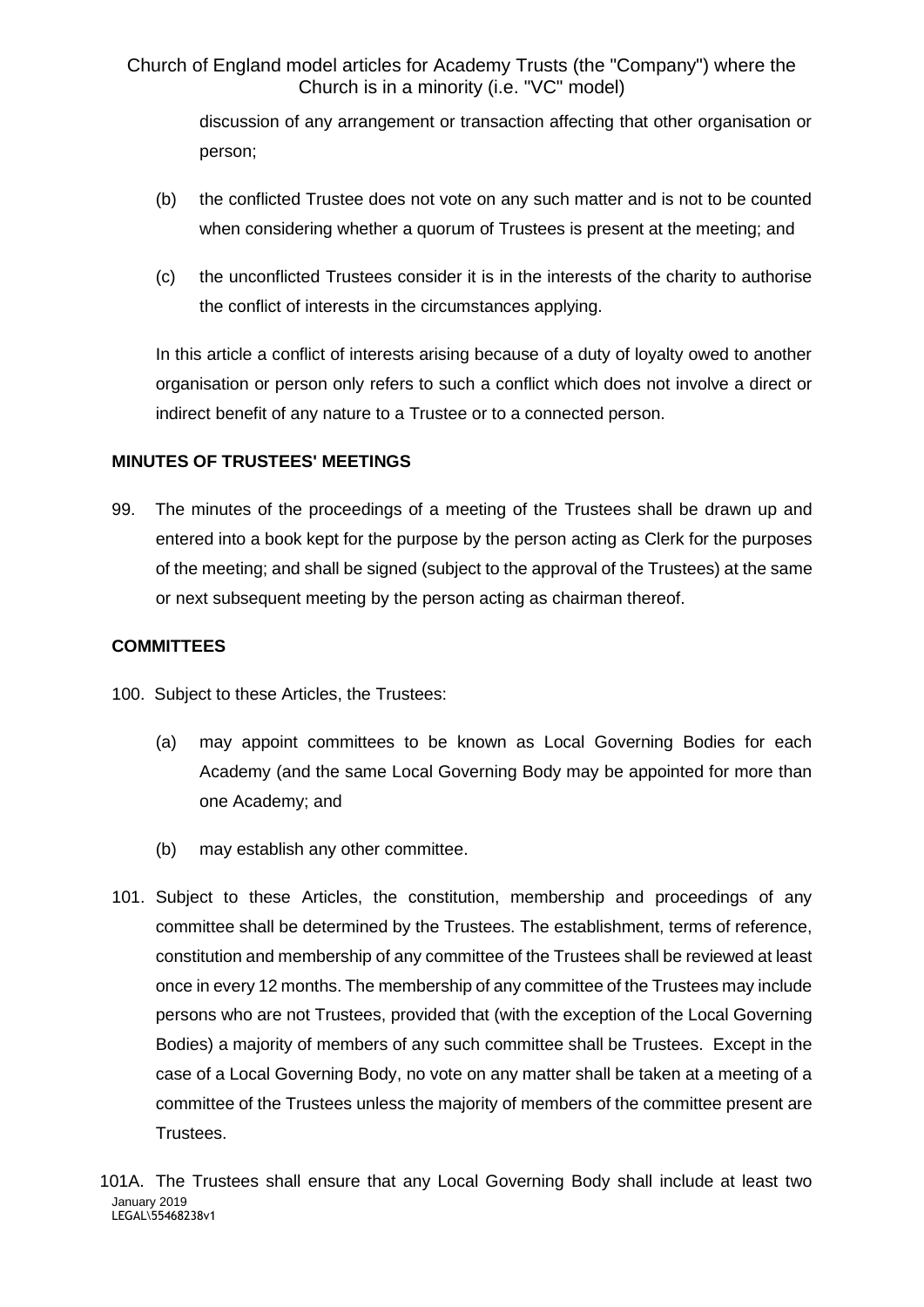Parent Local Governors.

- 101B. The Trustees shall ensure that any Local Governing Body constituted:
	- (a) in respect of any Academy that had previously been a Voluntary Controlled School immediately prior to conversion to Academy status shall have up to 25% of its members appointed by the Trustees with the consent of the EDEN and that all its members shall sign an undertaking to the Diocesan Board of Education to uphold the designated religious character of the said Academy.
	- (b) in respect of any Academy falling under Article 4(a)(ii) is appointed by the Trustees taking into account the needs of the Academy and the Trustees shall recognise and support the individual ethos of the said Academy as a School not designated as having a religious character.
- 102. Any power of delegation exercised under Article 105 in relation to the establishment of a Local Governing Body for an Academy shall be by way of Scheme of Delegation. The form of Scheme of Delegation to be used may be attached to these Articles and amended by the Trustees from time to time.<sup>14</sup>
	- 103. All members of a Local Governing Body shall upon their appointment or election, and before exercising any duties as a member of the Local Governing Body, give a written undertaking to the Trustees, the Site Trustees and EDEN to uphold the Objects of the Company. If they refuse to give such an undertaking they shall immediately be disqualified from holding office.
	- 104. The functions, duties and proceedings of the Local Governing Bodies or committees shall be subject to regulations made by the Trustees from time to time. Local Governing Bodies may also be established solely for the purpose of fulfilling an advisory function to the board of Trustees.

# **DELEGATION<sup>15</sup>**

<sup>&</sup>lt;sup>14</sup> The use of a Scheme of Delegation is optional; delete if not applicable and state "Not used". Where there is to be a Scheme of Delegation its drafting will need to be given careful thought, as to issues such as authority to bind the Company, conduct and frequency of meetings, quorum for meetings, development and implementation of policies, removal of Parent Local Governors, etc..

January 2019 <sup>15</sup> The Church of England Education Office and department are of the view that the following matters should not be delegated to LGBs; (a) the approval of the consolidated annual estimates of income and expenditure for the Company; (b) the responsibility for ensuring the solvency of the Company; (c) the appointment of the Clerk (including where the Clerk is, or is to be, appointed as a member of staff, the Clerk's appointment as a member of staff).

LEGAL\55468238v1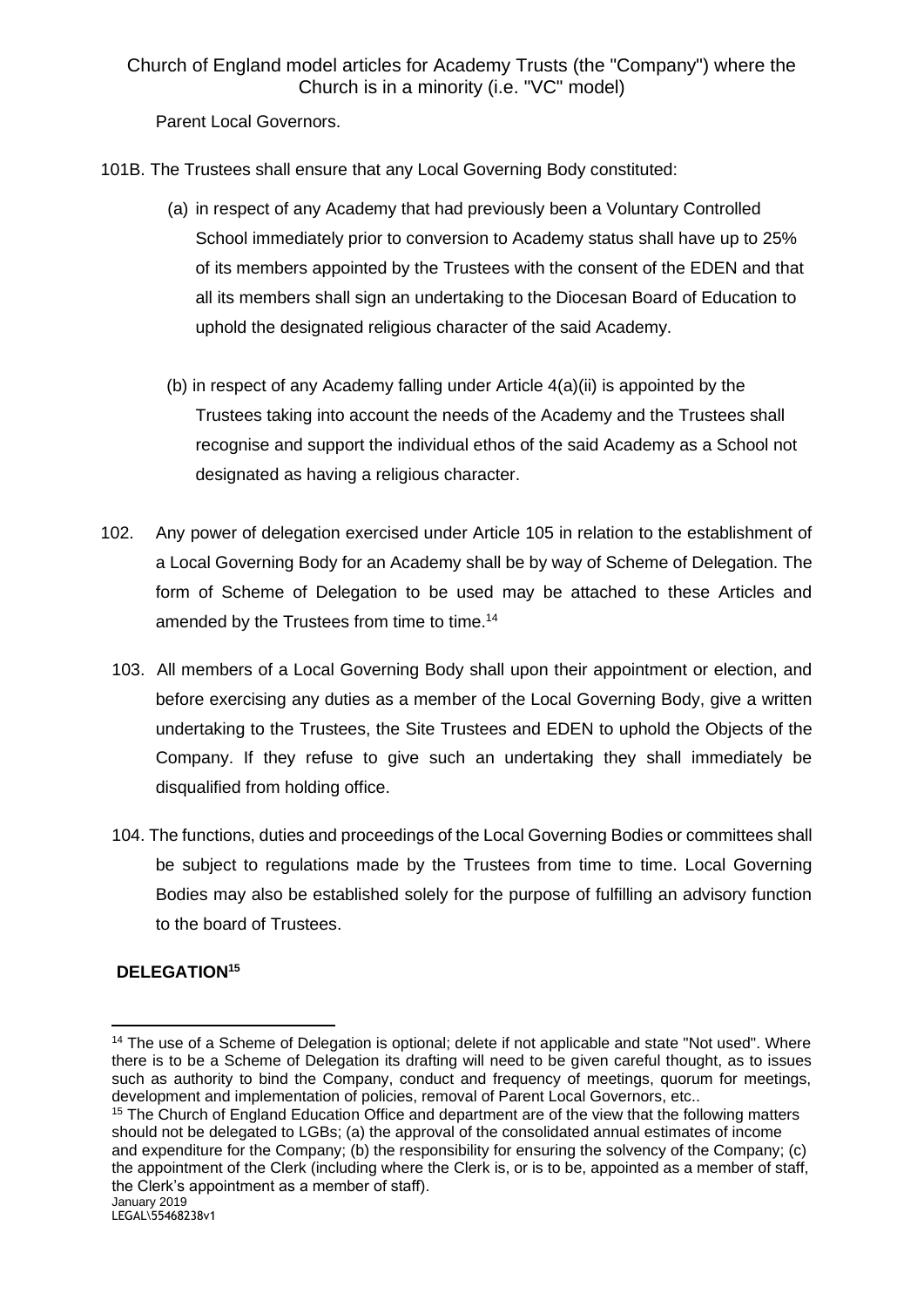- 105. The Trustees may delegate any of their powers and functions (including the power to sub-delegate) to any Trustee, committee (including any Local Governing Body), the Chief Executive Officer, the Principals or any other holder of an executive office. Any such delegation shall be made in writing and subject to any conditions the Trustees may impose, and may be revoked or altered.
- 105A. A Trustee, committee (including any Local Governing Body), the Chief Executive Officer or any other holder of an executive office to whom a power or function of the Trustees is delegated under Article 105 may further sub-delegate those powers or functions (or any of them) to a further person. Where any power or function of the Trustees is subdelegated by any person to whom it has been delegated, that person must inform the Trustees as soon as reasonably practicable which powers and functions have been further delegated and to whom, and any such sub-delegation shall be made subject to any conditions the Trustees may impose, and may be revoked or altered by the Trustees.
- 106. Where any power or function of the Trustees has been exercised by any committee (including any Local Governing Body) , any Trustee, the Chief Executive Officer the Principals or any other holder of an executive office, or a person to whom a power or function has been sub-delegated under Article 105A, that person or committee shall report to the Trustees in respect of any action taken or decision made with respect to the exercise of that power or function at the meeting of the Trustees immediately following the taking of the action or the making of the decision.

#### **CHIEF EXECUTIVE OFFICER, PRINCIPALS AND STAFF**

- 107. The Trustees, in consultation with the Diocesan Board of Education and having made use of any relevant powers under section 124AA of the School Standards and Framework Act 1998 shall appoint the Chief Executive Officer. Subject to Article 105A the Trustees may delegate such powers and functions as they consider are required by the Chief Executive Officer and Principals for the internal organisation, management and control of the Academies (including the implementation of all policies approved by the Trustees and for the direction of the teaching and curriculum at the Academies).
- 107A. In appointing staff the Trustees will have regard where relevant to their powers under section 124A of the School Standards and Framework Act 1998 and to their power where relevant to declare an occupational requirement for the purposes of Part 1 of Schedule 9 of the Equality Act 2010 for non-teaching appointments where they believe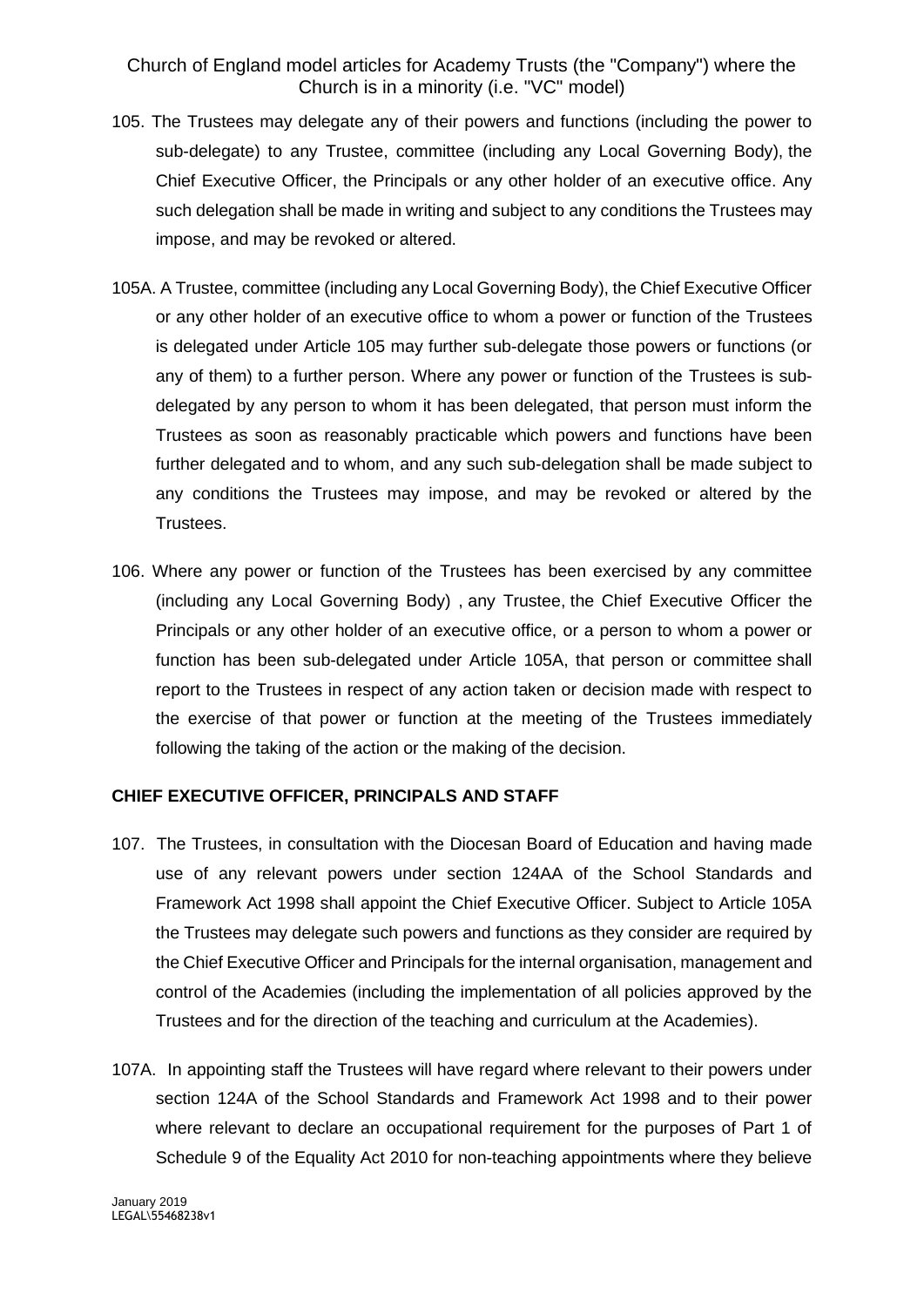this to be justified.

## **MEETINGS OF THE TRUSTEES**

- 108. Subject to these Articles, the Trustees may regulate their proceedings as they think fit.
- 109. The Trustees shall hold at least three meetings in every school year. Meetings of the Trustees shall be convened by the Clerk. In exercising his functions under this Article the Clerk shall comply with any direction:
	- (a) given by the Trustees; or
	- (b) given by the chairman of the Trustees or, in his absence or where there is a vacancy in the office of chairman, the vice-chairman of the Trustees, so far as such direction is not inconsistent with any direction given as mentioned in (a) above.
- 110. Any three Trustees may, by notice in writing given to the Clerk, requisition a meeting of the Trustees; and it shall be the duty of the Clerk to convene such a meeting as soon as is reasonably practicable.
- 111. Each Trustee shall be given at least seven clear days before the date of a meeting:
	- (i) notice in writing thereof, signed by the Clerk, and sent to each Trustee at the address provided by each Trustee from time to time; and
	- (ii) a copy of the agenda for the meeting,

provided that where the chairman or, in his absence or where there is a vacancy in the office of chairman, the vice-chairman, so determines on the ground that there are matters demanding urgent consideration, it shall be sufficient if the written notice of a meeting, and the copy of the agenda thereof are given within such shorter period as he directs.

- 112. The convening of a meeting and the proceedings conducted thereat shall not be invalidated by reason of any individual not having received written notice of the meeting or a copy of the agenda thereof.
- 113. A resolution to rescind or vary a resolution carried at a previous meeting of the Trustees shall not be proposed at a meeting of the Trustees unless the consideration of the rescission or variation of the previous resolution is a specific item of business on the agenda for that meeting.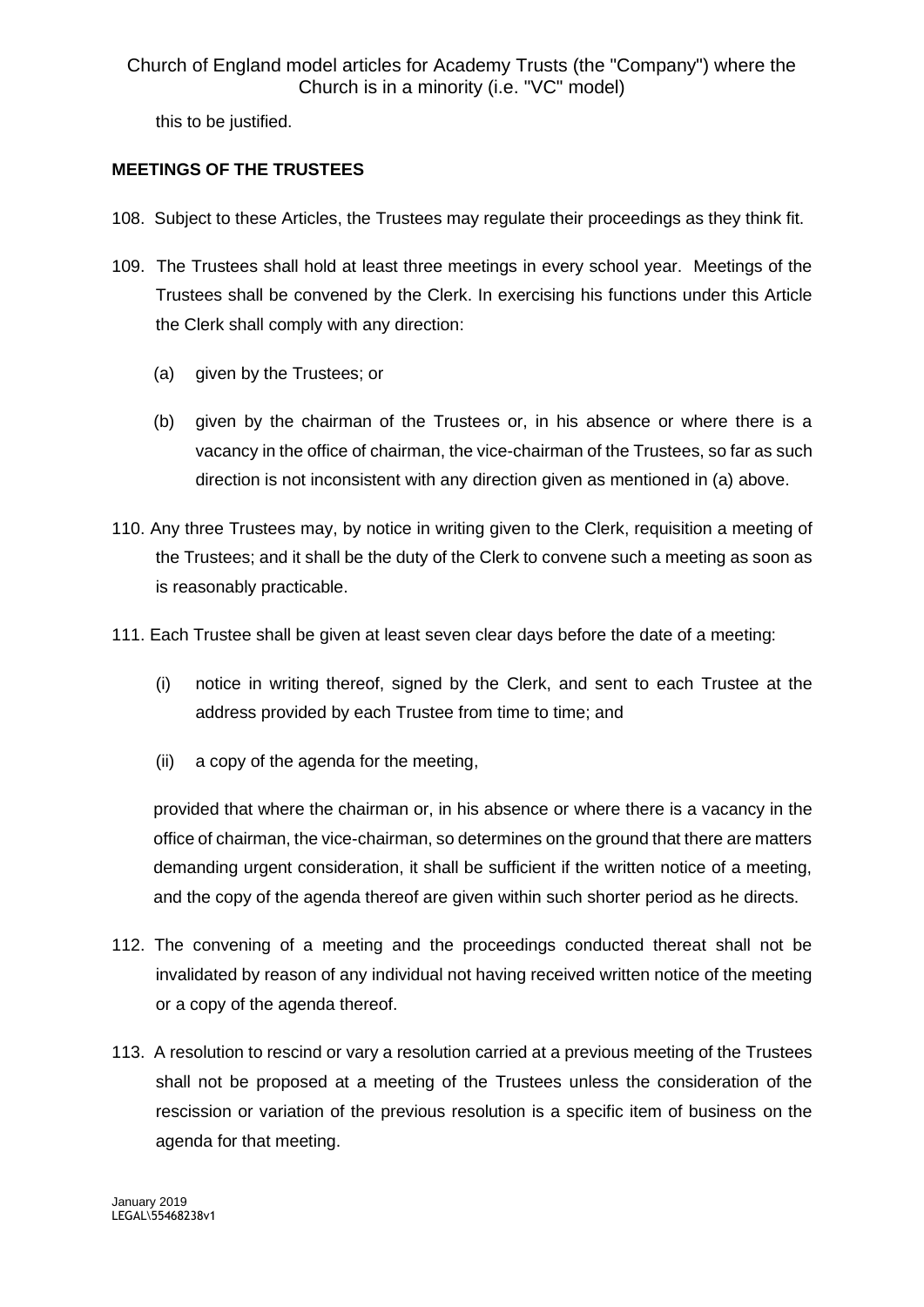#### 114. A meeting of the Trustees shall be terminated forthwith if:

- (a) the Trustees so resolve; or
- (b) the number of Trustees present ceases to constitute a quorum for a meeting of the Trustees in accordance with Article 117, subject to Article 119.
- 115. Where in accordance with Article 114(b) a meeting is not held or is terminated before all the matters specified as items of business on the agenda for the meeting have been disposed of, a further meeting shall be convened by the Clerk as soon as is reasonably practicable, but in any event within seven days of the date on which the meeting was originally to be held or was so terminated.
- 116. Where the Trustees resolve in accordance with Article 114(a) to adjourn a meeting before all the items of business on the agenda have been disposed of, the Trustees shall before doing so determine the time and date at which a further meeting is to be held for the purposes of completing the consideration of those items, and they shall direct the Clerk to convene a meeting accordingly.
- 117. Subject to Article 119 the quorum for a meeting of the Trustees, and any vote on any matter thereat, shall be any three Trustees, or, where greater, any one third (rounded up to a whole number) of the total number of Trustees holding office at the date of the meeting, who are in each case present at the meeting and entitled to vote on the matters to be resolved.
- 118. The Trustees may act notwithstanding any vacancies in their number, but, if the numbers of Trustees is less than the number fixed as the quorum, the continuing Trustees may act only for the purpose of filling vacancies or of calling a General Meeting.
- 119. The quorum for the purposes of:
	- (i) any vote on the removal of a Trustee in accordance with Article 66; and
	- (ii) any vote on the removal of the chairman of the Trustees in accordance with Articles 90 and 91,

shall be any two-thirds (rounded up to a whole number) of the persons who are at the time Trustees present at the meeting and entitled to vote on those respective matters.

January 2019 LEGAL\55468238v1 120. Subject to these Articles, every question to be decided at a meeting of the Trustees shall be determined by a majority of the votes of the Trustees present and voting on the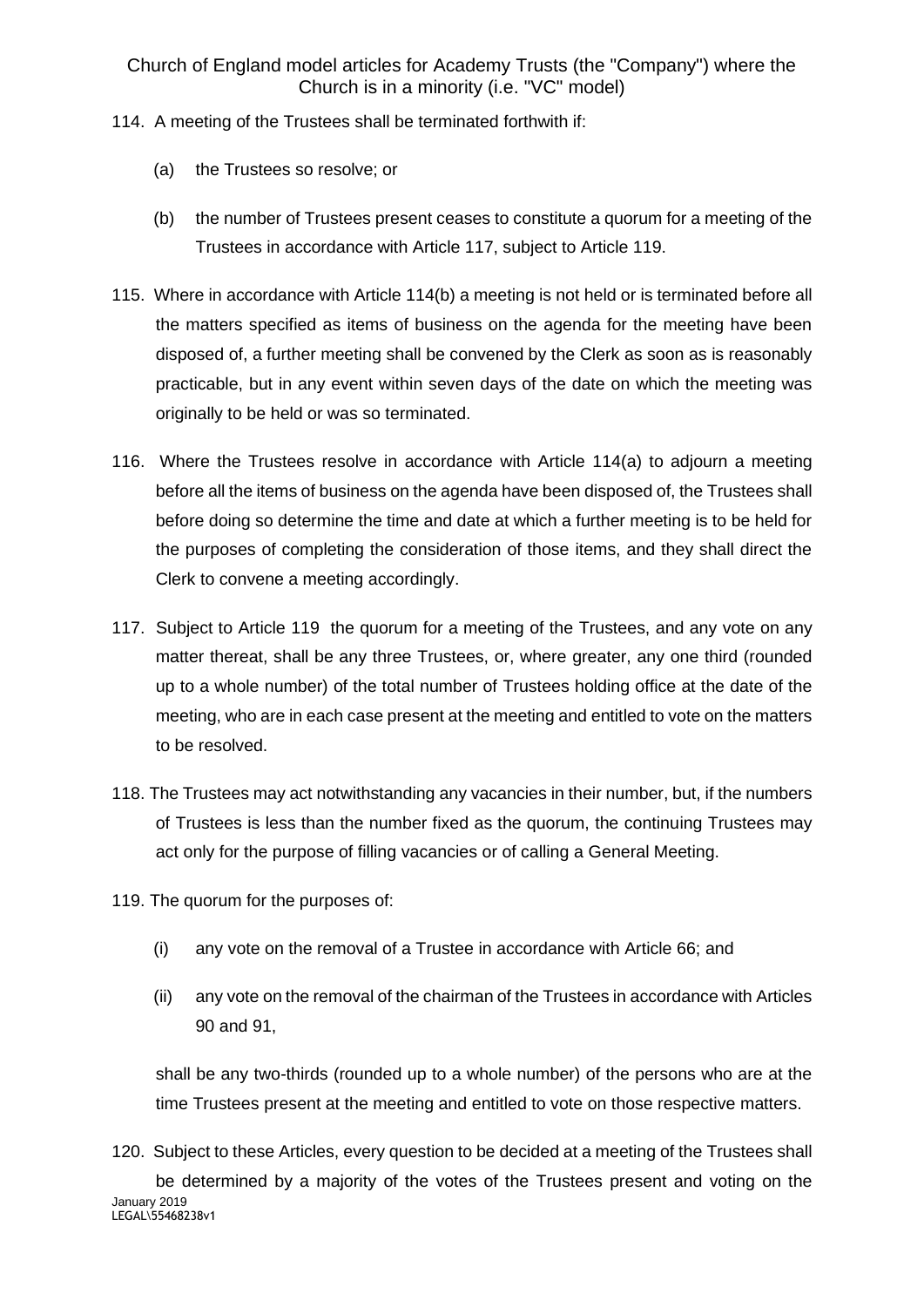question. Every Trustee shall have one vote.

- 121. Subject to Articles 117 119, where there is an equal division of votes, the chairman of the meeting shall have a casting vote in addition to any other vote he may have.
- 122. The proceedings of the Trustees shall not be invalidated by
	- (a) any vacancy among their number; or
	- (b) any defect in the election, appointment or nomination of any Trustee.
- 123. A resolution in writing, signed by all the Trustees entitled to receive notice of a meeting of Trustees or of a committee of Trustees, shall be valid and effective as if it had been passed at a meeting of Trustees or (as the case may be) a committee of Trustees duly convened and held. Such a resolution may consist of several documents in the same form, each signed by one or more of the Trustees.
- 124. Subject to Article 125, the Trustees shall ensure that a copy of:
	- (a) the agenda for every meeting of the Trustees;
	- (b) the draft minutes of every such meeting, if they have been approved by the person acting as chairman of that meeting;
	- (c) the signed minutes of every such meeting; and
	- (d) any report, document or other paper considered at any such meeting,

are, as soon as is reasonably practicable, made available at every Academy to persons wishing to inspect them.

- 125. There may be excluded from any item required to be made available in pursuance of Article 124, any material relating to:
	- (a) a named Teacher or other person employed, or proposed to be employed, at any Academy;
	- (b) a named pupil or named student at, or candidate for admission or referral to, any Academy; and
	- (c) any matter which, by reason of its nature, the Trustees are satisfied should remain confidential.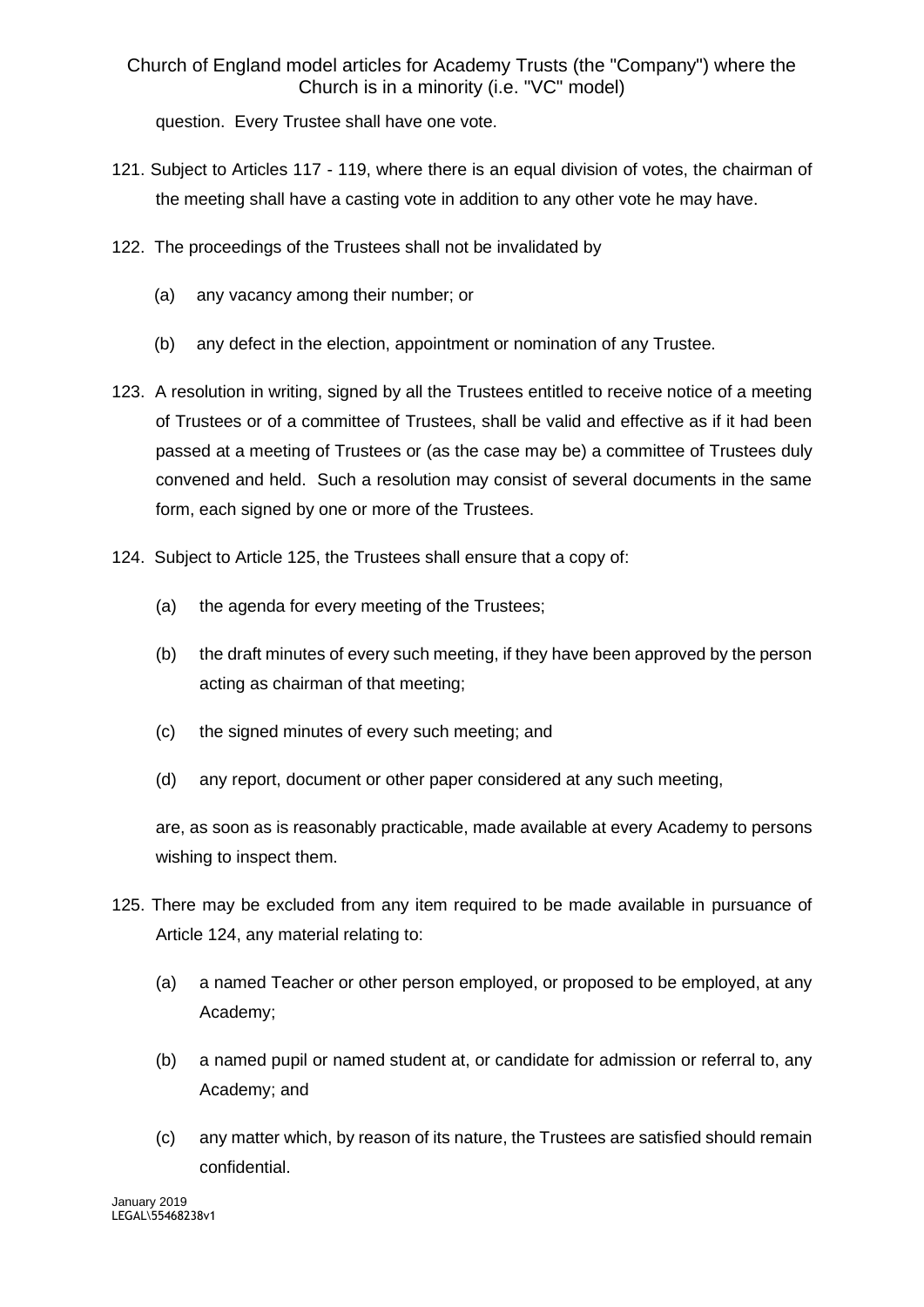#### **PARTICIPATION AT MEETINGS**

- 126. Any Trustee shall be able to participate in meetings of the Trustees by telephone or by any suitable electronic means agreed by the Trustees and by which all those participating in the meeting are able to communicate with all other participants.
- 126A. A person so participating by telephone or other communication shall be deemed to be present in person at the meeting and shall be counted in a quorum and entitled to vote. Such a meeting shall be deemed to take place where the largest group of those participating is assembled or, if there is no group which is larger than any other group, where the chair of the meeting is located at that time.

## **PATRONS AND HONORARY OFFICERS**

127. The Trustees may from time to time appoint any person whether or not a Member of the Company to be a patron of the Company or to hold any honorary office and may determine for what period he is to hold such office.

## **THE SEAL**

128. The seal, if any, shall only be used by the authority of the Trustees or of a committee of Trustees authorised by the Trustees. The Trustees may determine who shall sign any instrument to which the seal is affixed and unless otherwise so determined it shall be signed either by a Trustee and by the Clerk or by a second Trustee.

## **ACCOUNTS**

129. Accounts shall be prepared in accordance with the relevant statement of recommended practice published by the Charity Commission from time to time (the "Statement of Recommended Practice") as if the Company was a non-exempt charity and Parts 15 and 16 of the Companies Act 2006 and shall file these with the Secretary of State and the Principal Regulator by 31 December for each Academy Financial Year.

## **ANNUAL REPORT**

130. The Trustees shall prepare its Annual Report in accordance with the Statement of Recommended Practice as if the Company was a non-exempt charity and shall file these with the Secretary of State and the Principal Regulator by 31 December each Academy Financial Year.

#### **ANNUAL RETURN**

January 2019 LEGAL\55468238v1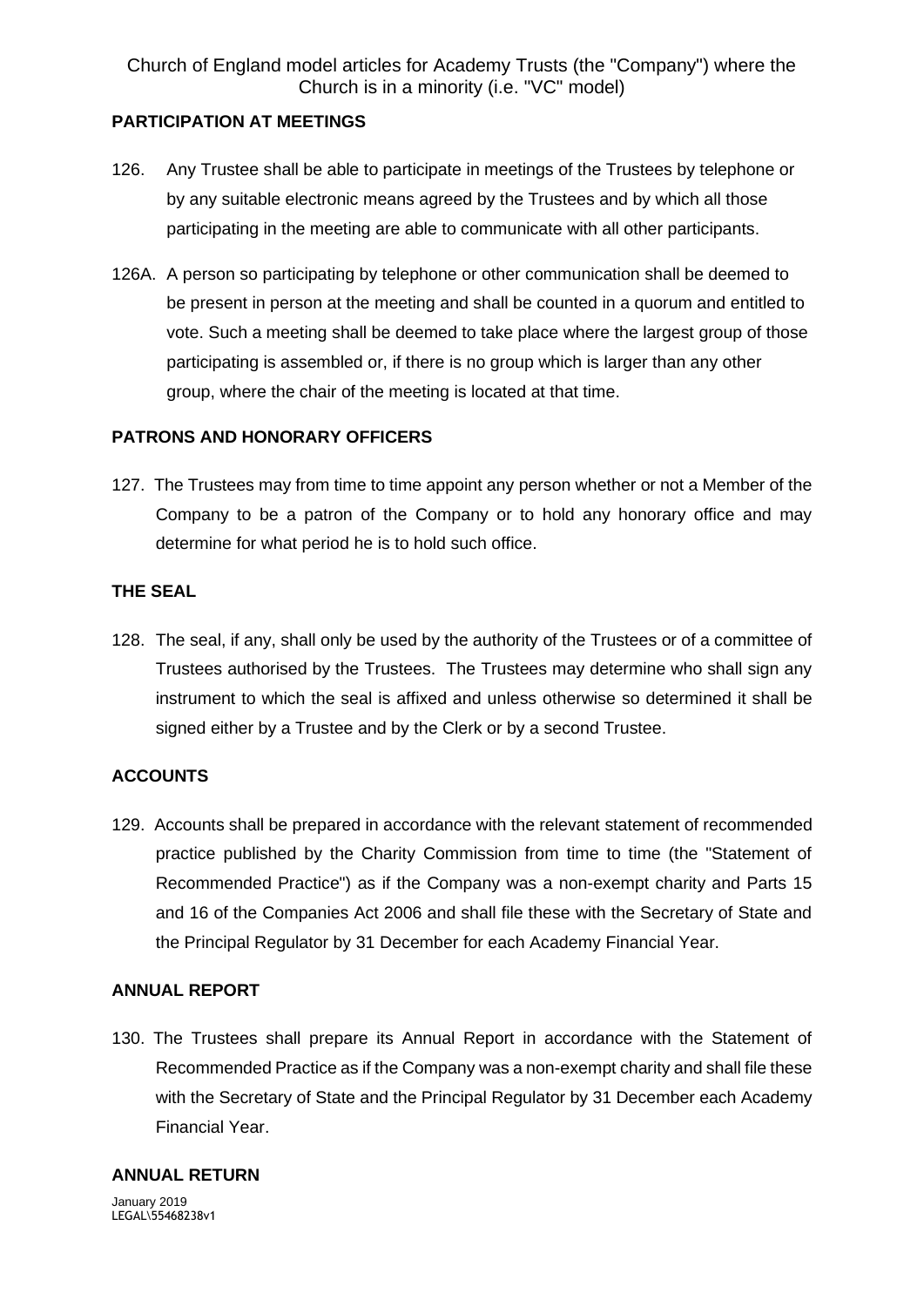131. The Trustees shall comply with their obligations under Part 24 of the Companies Act 2006 (or any statutory re-enactment or modification of that Act) with regard to the preparation of an annual return to the Registrar of Companies and will supply a copy of the confirmation statement to the Secretary of State and the Principal Regulator by 31 December each Academy Financial Year.

#### **NOTICES**

- 132. Any notice to be given to or by any person pursuant to these Articles (other than a notice calling a meeting of the Trustees) shall be in writing or shall be given using electronic communications to an address for the time being notified for that purpose to the person giving the notice. In these Articles, "address" in relation to electronic communications, includes a number or address used for the purposes of such communications.
- 133. A notice may be given by the Company to a Member either personally or by sending it by post in a prepaid envelope addressed to the Member at his registered address or by leaving it at that address or by giving it using electronic communications to an address for the time being notified to the Company by the Member. A Member whose registered address is not within the United Kingdom and who gives to the Company an address within the United Kingdom at which notices may be given to him, or an address to which notices may be sent using electronic communications, shall be entitled to have notices given to him at that address, but otherwise no such Member shall be entitled to receive any notice from the Company.
- 134. A Member present, either in person or by proxy, at any meeting of the Company shall be deemed to have received notice of the meeting and, where necessary, of the purposes for which it was called.
- 135. Proof that an envelope containing a notice was properly addressed, prepaid and posted shall be conclusive evidence that the notice was given. Proof that a notice contained in an electronic communication was sent in accordance with guidance issued by the Institute of Chartered Secretaries and Administrators shall be conclusive evidence that the notice was given. A notice shall be deemed to be given at the expiration of 48 hours after the envelope containing it was posted or, in the case of a notice contained in an electronic communication, at the expiration of 48 hours after the time it was sent.

#### **INDEMNITY**

136. Subject to the provisions of the Companies Act 2006 and Article 6.3 every Trustee or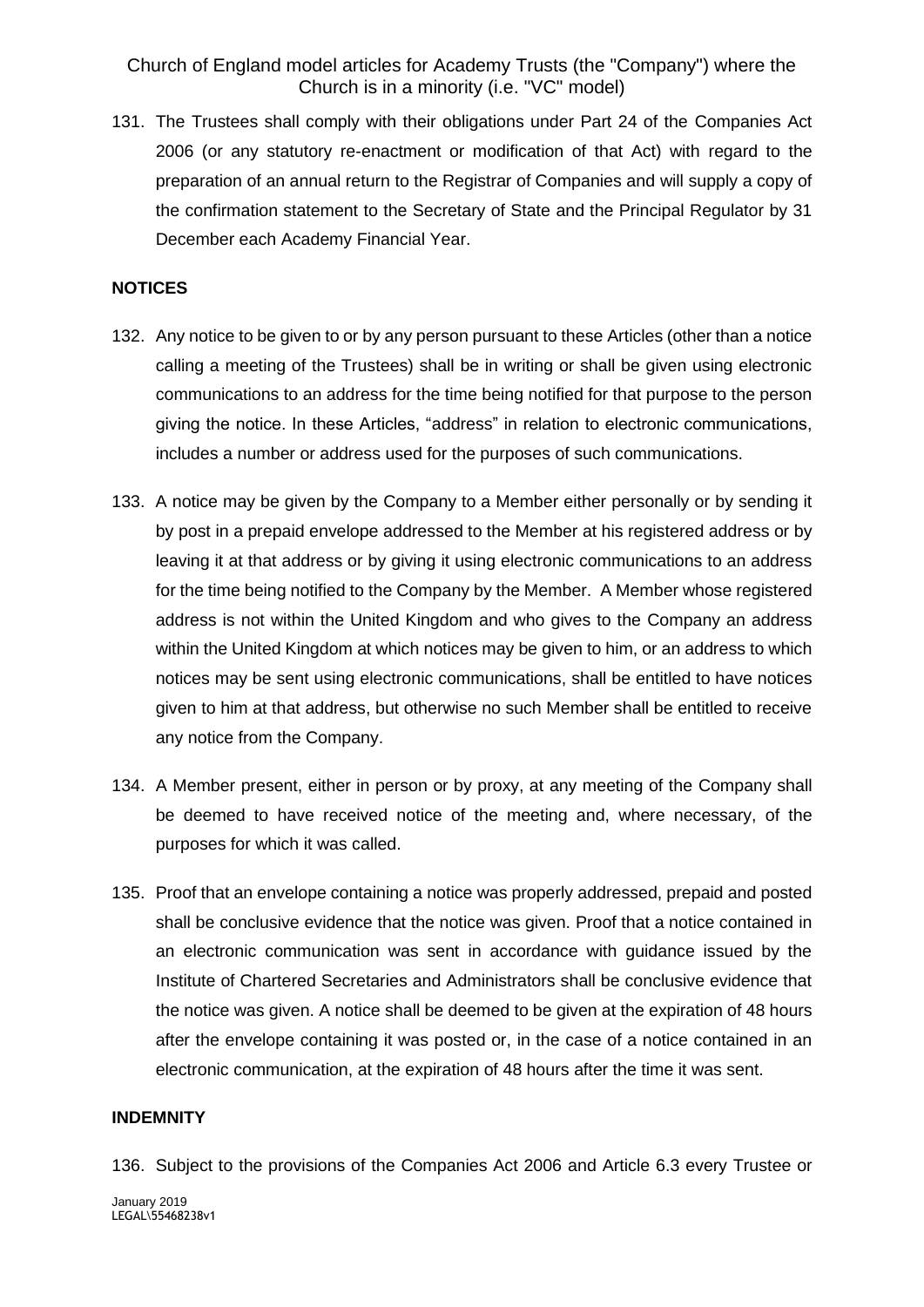other officer or auditor of the Company shall be indemnified out of the assets of the Company against any liability incurred by him in that capacity in defending any proceedings, whether civil or criminal, in which judgment is given in favour or in which he is acquitted or in connection with any application in which relief is granted to him by the court from liability for negligence, default, breach of duty or breach of trust in relation to the affairs of the Company.

#### **RULES**

- 137. The Trustees may from time to time make such rules or bye laws as they may deem necessary or expedient or convenient after consultation with the EDEN for the proper conduct and management of the Company and for the purposes of prescribing classes of and conditions of membership , and in particular but without prejudice to the generality of the foregoing, they may by such rules or bye laws regulate:
	- (a) the setting aside of the whole or any part or parts of the Company's premises at any particular time or times or for any particular purpose or purposes;
	- (b) the procedure at General Meetings and meetings of the Trustees and committees of the Trustees and meetings of the Local Governing Bodies in so far as such procedure is not regulated by the Articles; and
	- (c) generally, all such matters as are commonly the subject matter of company rules.
- 138. The Company in general meeting shall have power to alter, add or to repeal the rules or bye laws but only having consulted the EDEN. Provided that no rule or bye law shall be inconsistent with, or shall affect or repeal anything contained in the Articles.

## **AVOIDING INFLUENCED COMPANY STATUS**

- 139. Notwithstanding the number of Members from time to time, the maximum aggregate number of votes exercisable by Local Authority Associated Persons shall never exceed 19.9% of the total number of votes exercisable by Members in General Meeting and the votes of the other Members having a right to vote at the meeting will be increased on a pro-rata basis.
- January 2019 140. No person who is a Local Authority Associated Person may be appointed or elected as a Trustee if, once the appointment or election had taken effect, the number of Trustees who are Local Authority Associated Persons would represent 20% or more of the total number of Trustees. Upon any resolution put to the Trustees, the maximum aggregate